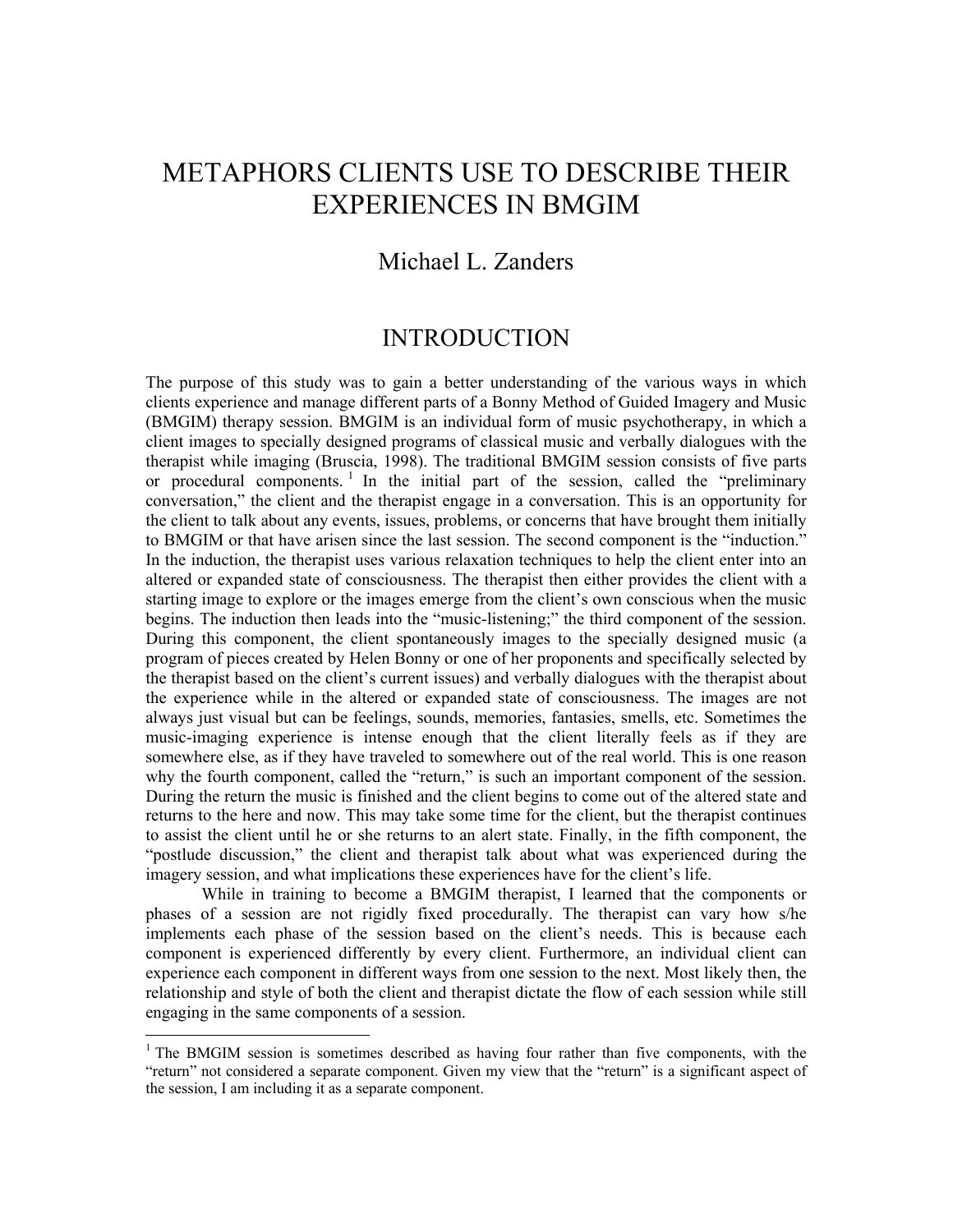As a client in BMGIM, I became aware of how uniquely I experienced and navigated each phase of the session. Often, I was flustered during the preliminary conversation and then had a difficult time relaxing during the relaxation and induction. Conversely, I was less flustered imaging to music and found it more meaningful. During the postlude discussion, however, I found it difficult to describe and evaluate my experiences or connect my experiences with language.

When I began to put together my experiences as a therapist-in-training, and my experiences as a client of BMGIM, two major questions began to emerge about how clients respond to the different components of a BMGIM session: 1) How do clients describe their experience of each procedural component of a BMGIM session? 2) How do clients describe their experience of the BMGIM session as a whole?

## RELATED LITERATURE

Very little has been written about how clients describe their experience of the procedural components of BMGIM sessions. One source of information is in an edited book by Julie Hibben entitled *Inside Music Therapy: Client Experiences*. This book contains six chapters or cases by clients who have written about their own BMGIM therapy experiences. A review of these chapters helps to discern how each client experienced each procedural component of a BMGIM session.

 Three clients, Cecilia (Schulberg, 1999), Ann (Newel, 1999), and Rebecca (Buell, 1999), describe their experiences mostly in terms of the music imagery component of the session (i.e., when the client spontaneously images while listening to the music and dialoguing with the therapist). Their therapeutic process unfolds as they recount the changes within their music imagery experiences. Although, the other three clients also describe their experience in terms of the music imagery component of the session and changes therein, they also describe their experiences during another phase. T (T  $&$  Caughman, 1999) mentions that in one session he was so "upset" during the preliminary conversation (the first component) that he "took longer than usual" to engage in the relaxation/induction (p.33). Mark (Nielson & Moe, 1999) noted that he initially "struggled to relax" during the relaxation/induction (p.55). Finally, Connie (Isenberg-Grzeda, 1999) indirectly described her experience of the postlude discussion (the final component) where she states: "The therapist and I weave our connection through our joint effort to arrive at intellectual understanding, to link the emotional and physical" (p.64). None of the six clients described their experience of every component of a BMGIM session.

In order to extract more information on these client's experiences of GIM, the next part of my review of their chapters examines how each client described their overall experience or process. In the first case, Cecilia describes her sessions in four phases. The first phase describes her first group GIM session, wherein she had images of her mother as a victim of the Holocaust. After this session, the music and imagery helped her to let past experiences die and for her to be re-born, a continuing theme that occurs in later stages. In the second phase, her mother and grandmother kept reappearing in her images as representations of her own healing process. In the third phase she described a central imagery experience in which she was able to connect her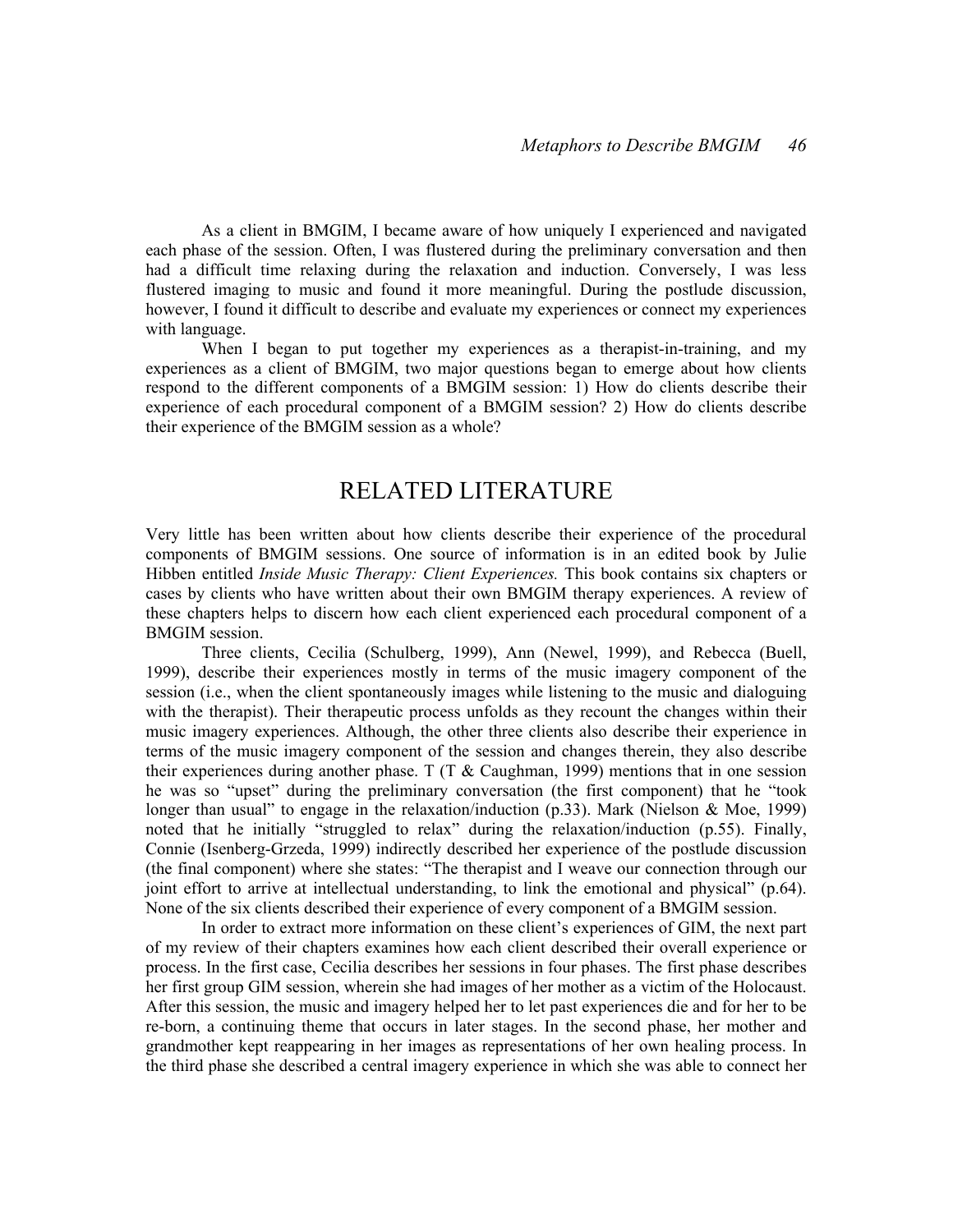mind and body. In the final phase, she described her GIM experience as the music allowing her to "break through" barriers and provoke her experiences (p.11).

 In the next case, Ann, told the "story" of her BMGIM therapy by combining her personal background with her specific session experiences. Her first session is titled "Fear," in which she experienced images dealing with the connection between life and death (p.15). Her next session is titled "Depression." In this session, the music induced images of other significant people in her life. Through these images she discovered that she gained strength by accepting the support of others. The third, fourth and fifth sessions are titled "Anger." As a whole the music in these sessions "urged" her to let out pent up anger that she had not brought into awareness or addressed. The experiences in these sessions enabled her to be more in touch with her body and "less in her head." The final session, entitled "closure," allowed her to "see that all of the emotions and feelings that surfaced were normal and necessary" (p.26).

 In the next case, T intermittently described his experience of BMGIM through journal writings. In the initial sessions, he reported that the music and imagery provided "not necessarily what I want or am looking for, but what I need for each new stage of growth" (p.30). Over the next four to five sessions he relived his past sexual abuse, and began to integrate these memories into his experiences. He also experienced images with others who were supportive in his life, rather than facing the images alone.

Rebecca described her BMGIM therapy through a combination of images and brief journal entries that explored those images. Over 14 sessions, she noticed how changes in her outer life were "foreshadowed by changes in her imagery" (p.51). Her general experience of the music was described as sustaining and supporting some of the strong emotions she experienced in the therapy.

 Mark described his overall experience with his images as initiating a "chain reaction of visions, scents, flavors, and feelings," and on an emotional level "strange things happened" (p.55). He noted that with his first couple of sessions he "struggled to relax" but was able to relax more as he proceeded with his therapy (p.55). Mark more fully described his experience through one significant session (session number 7). The various images in this particular session consistently occurred in other sessions and were symbolic of his overall experience.

 Finally, Connie described the music as "acting on her" in three ways. The first is by holding, touching, and filling her. She noted that "I sink in the music as a baby would sink into its mother's arms and I allow it to rock me, to cradle me and to help me feel safe" (p.61). The second is by penetrating. She noted that the music penetrated "my being, infusing me with its energy, moving me emotionally and physically" (p.63). The third is by organizing. She wrote that the "music lends an internal structure—just as a mother helps to bring order to a child's chaos" (p.64).

 Connie used metaphors in describing her experience in BMGIM. She notes that the music acted on her through holding, touching, and filling. Similarly, the other client's descriptions provided a preview to the relationship with metaphors and BMGIM. Although the purpose of the above descriptions was to extract information on client experiences, the use of metaphors is clearly evident.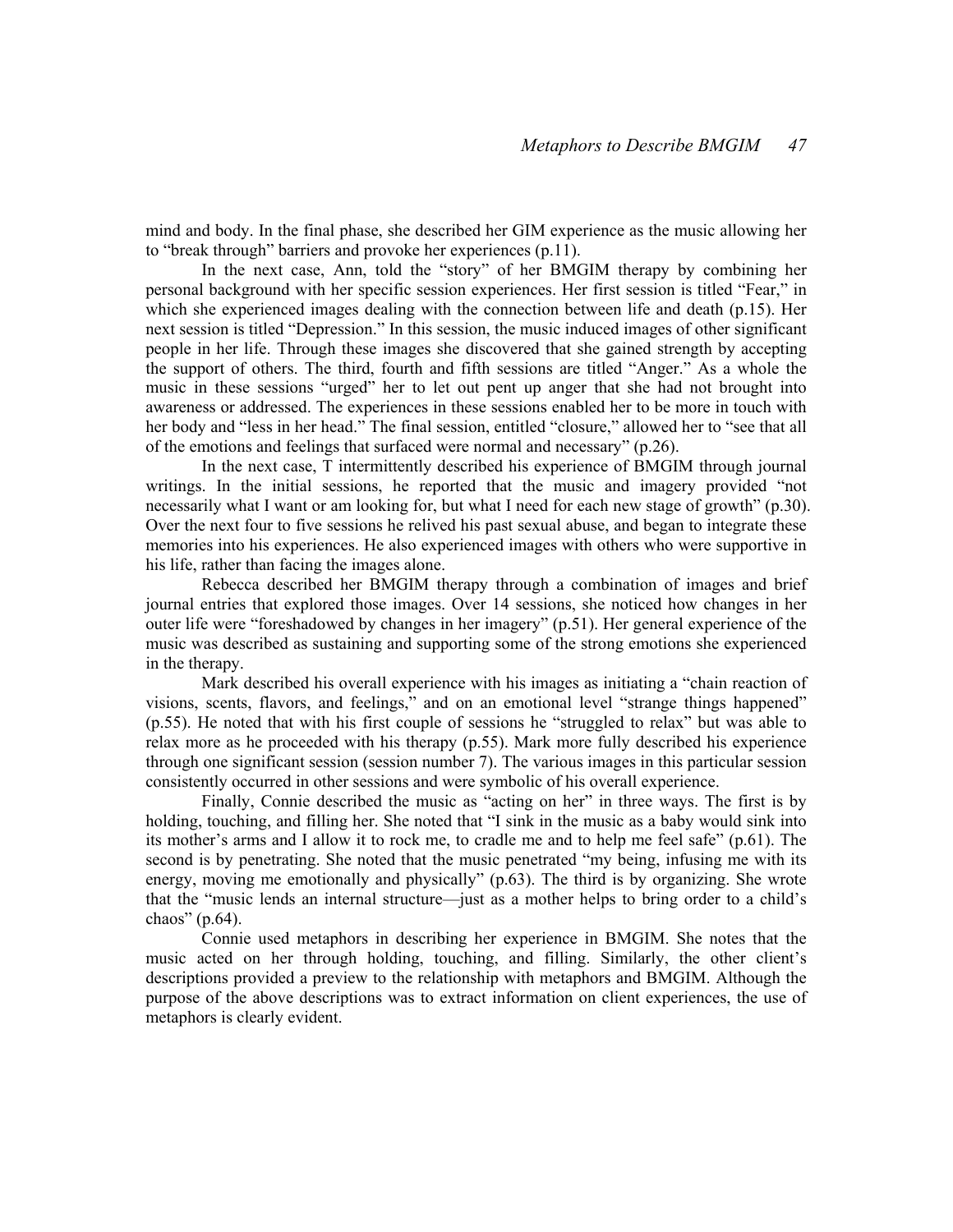## BMGIM and Metaphors

In the literature there are two articles that discuss the use of metaphors in BMGIM practice. In the first article entitled Metaphor and Narrative in Guided Imagery and Music, Bonde (2000) discusses the use of metaphors as an integral part of the BMGIM session and all of its components. He then encourages the expansion of those metaphors within the larger framework of a client's narrative as a means of discovery or self-transformation. He first notes that the different components of a BMGIM session have specific metaphorical tasks. In the preliminary conversation, the task is to find a core metaphor. In the relaxation/induction, the task is to transform the core metaphor into an actualized image. In the music imaging, the task is to explore and elaborate the core metaphor, and in the postlude, the task is to ground the metaphor in the life situation of the client (pp.62-63).

The further expansion of each metaphorical task leads to identifying three "levels" in discovering a therapeutic narrative. These levels include the basic level of the core metaphor (discovery of hidden meaning), the level of ego and self (discovery of personal voice), and the level of joined metaphors (discovery of configurations in one's life story). Interestingly, Bonde notes that the therapist assists the client with developing and using a metaphor in order for the therapeutic process to unfold. In essence, the client's metaphoric description of his or her own experience is necessary for discovery of the therapeutic narrative.

In the second article, entitled The Role of Metaphor in the Bonny Method of Guided Imagery and Music, Perilli (2002) notes that metaphorical elaboration is a subsequent step of meaning making. Like Bonde (2000), Perilli integrates the use of metaphors with the different components of the BMGIM session. She notes that in the preliminary conversation while the client is presenting any needs or issues the therapist is listening for and finding verbal metaphors. In the music imaging, the therapist assists the client in exploring his or her internal world and evoking metaphors "which accurately present the self" (p.434) In the postlude, the therapist helps the client to "process and elaborate" upon the metaphors from the imagery (p.434). Also like Bonde, Perilli notes that the therapist assists the client with developing and using metaphors in the therapeutic process.

 In both articles, the authors note the specific use of metaphors in BMGIM and provide a framework for how metaphors can be applied to different components of the session. Significantly, they both note that the metaphorical process is similar to the therapeutic process in that both are conducive to effecting change in an individual (Perilli, 2002). In essence, the meaning making and change typically associated with therapy is similar to the meaning making and change that arises within client's metaphors, and the subsequent elaboration of the client's metaphors within BMGIM's therapeutic process. Perilli (2002) notes that BMGIM is a "quintessential example of the metaphorical process" (p.445). Bonde (2000) notes that metaphors have three characteristics, "each of which can be clearly seen in BMGIM:" 1) An "outcropping of unconscious fantasy," 2) A combination of the "abstract and the concrete in special way, enabling one to go from the known and the sensed to the unknown and the symbolic," and 3) The "elicitation or accompaniment of strong feelings that lead to integrating insight" (pp.61-62).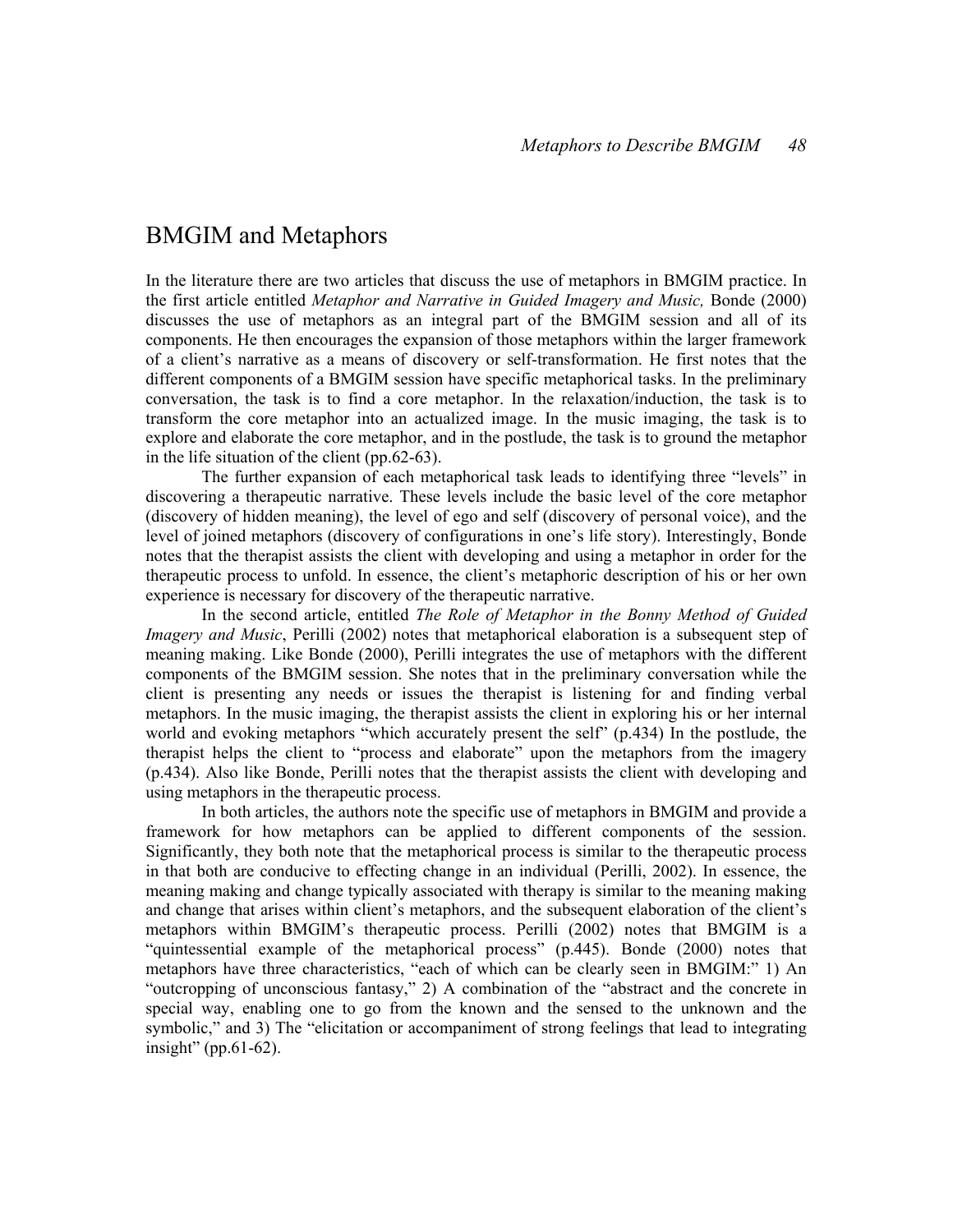Although other BMGIM related literature (e.g. Bruscia & Grocke, 2002; Lewis, 1993; Pickett, 1992) mention metaphors, they do not go into as much detail as Bonde and Perilli. A common theme in these articles is that metaphors provide a means for the therapist to describe the client's experience. Another common theme is that the therapist should be aware that continually recurring images of the client are metaphorical to the client's process.

 In summary, the literature on metaphors in BMGIM consists of client reports of their own experiences, two theories on the role of metaphors in BMGIM, and several articles where therapists describe their client's experiences using metaphors. No studies have been found on metaphors that clients use to describe their experiences of the component parts of a BMGIM session or the session as a whole.

## PROBLEM STATEMENT

The purpose of the present study is to examine and compare metaphors that clients use to describe the five components of a BMGIM session (i.e. preliminary conversation, relaxation/induction, music-imaging, return, and postlude discussion) and the entire session. The research questions are:

- 1. How do clients describe their experience of each procedural component of a BMGIM session?
- 2. How do clients describe their experience of the BMGIM session as a whole?

## METHOD

## Participants

Nine participants, including the researcher as a participant, were chosen by convenience based on two criteria: 1) that they had had at least three BMGIM sessions, and 2) that they were over eighteen years old. The proximity of Temple University and closeness of the BMGIM community allowed for easy accessibility to clients in BMGIM and, hence, participants in this research project. Clients who had had numerous sessions and/or had been trained as BMGIM fellows were particularly sought out. I had unproblematic access in seeking out participants for this research because I was currently in training to become a BMGIM therapist and beginning my Ph. D in Music Therapy. I was able to recruit current BMGIM trainees, BMGIM practitioners, professors, and fellow students whom were all music therapists. Also, each participant was either being trained as therapists in BMGIM, completed training as therapists in BMGIM, and/or had taken some training as therapists in BMGIM (including myself as participant/current BMGIM trainee and BMGIM client). As part of training in BMGIM each therapist must also have extensive experience as a client in BMGIM therefore each participant had a distinctive perspective on the procedural process of BMGIM that clients who are not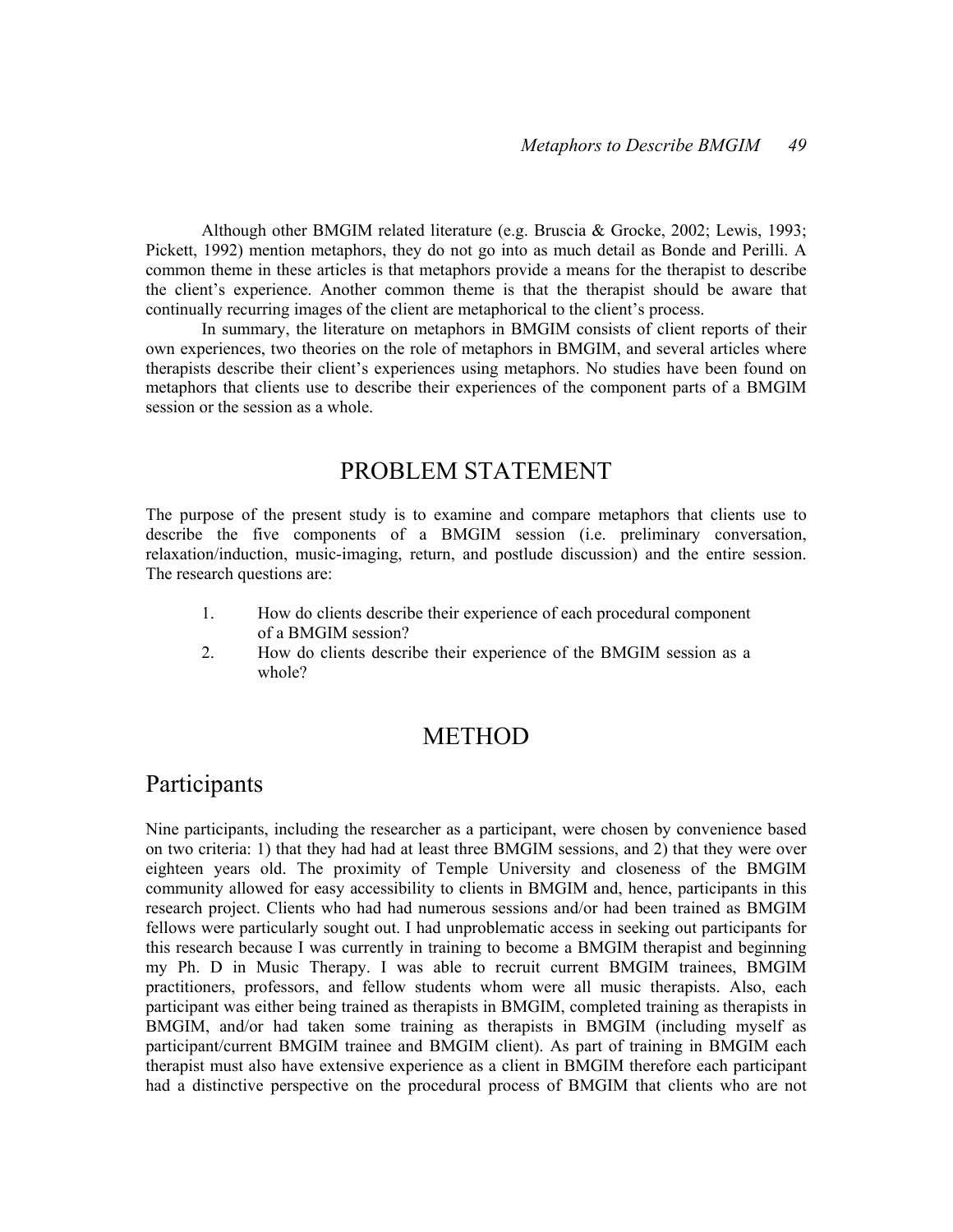music therapists and not trained in BMGIM may not have. Each subject was given a consent form, a permission to audio-tape form, and was explained his/her rights as a research subject. The study was reviewed and approved by Temple University's Internal Review Board. Participants were not paid.

## Methodology

Initially, when preparing the study and subsequently the methodology, my focus was on discourse analysis. Discourse analysis is typically described as a qualitative form of research that analyzes language, spoken or written. This study does focus on metaphors, a creative form of language. However, through further preparation and subsequent changes to my research method and form of inquiry, I realized that the study began to focus on the client's experience. It occurred to me that the method needed to evolve towards a study of the client's experience, and thus is inspired by phenomenology (Abbott, 2005). Although, metaphors are examined for their use in describing experience, the present study is focused on the experience and not specifically on the language. Because BMGIM is a creative form of psychotherapy, I decided that I would use metaphors, a creative form of language, to study the experiences of clients. Therefore, this study is a phenomenologically inspired inquiry into clients' experiences of BMGIM through the use of metaphors.

## Procedure

After each participant consented to participate in the research, a date and time was set for an interview. Most interviews were conducted at Temple University; however for the convenience of the participants, some interviews were conducted in alternate venues. Every attempt was made to make the time and place for the interview as convenient as possible for each participant. Each participant was interviewed privately for between 45 minutes and an hour. The research then proceeded through the following steps.

## Step 1: The Interview

Before asking the interview questions, I informed the participants of the purpose of the research, guidelines for the interview process, and definitions or explanations needed for the interview. I began by explaining that the present research is on the metaphors clients use to describe their experiences in BMGIM.

Participants were informed that there would be two parts of the interview process. In the first part I encouraged them to use metaphors to describe their typical or general experience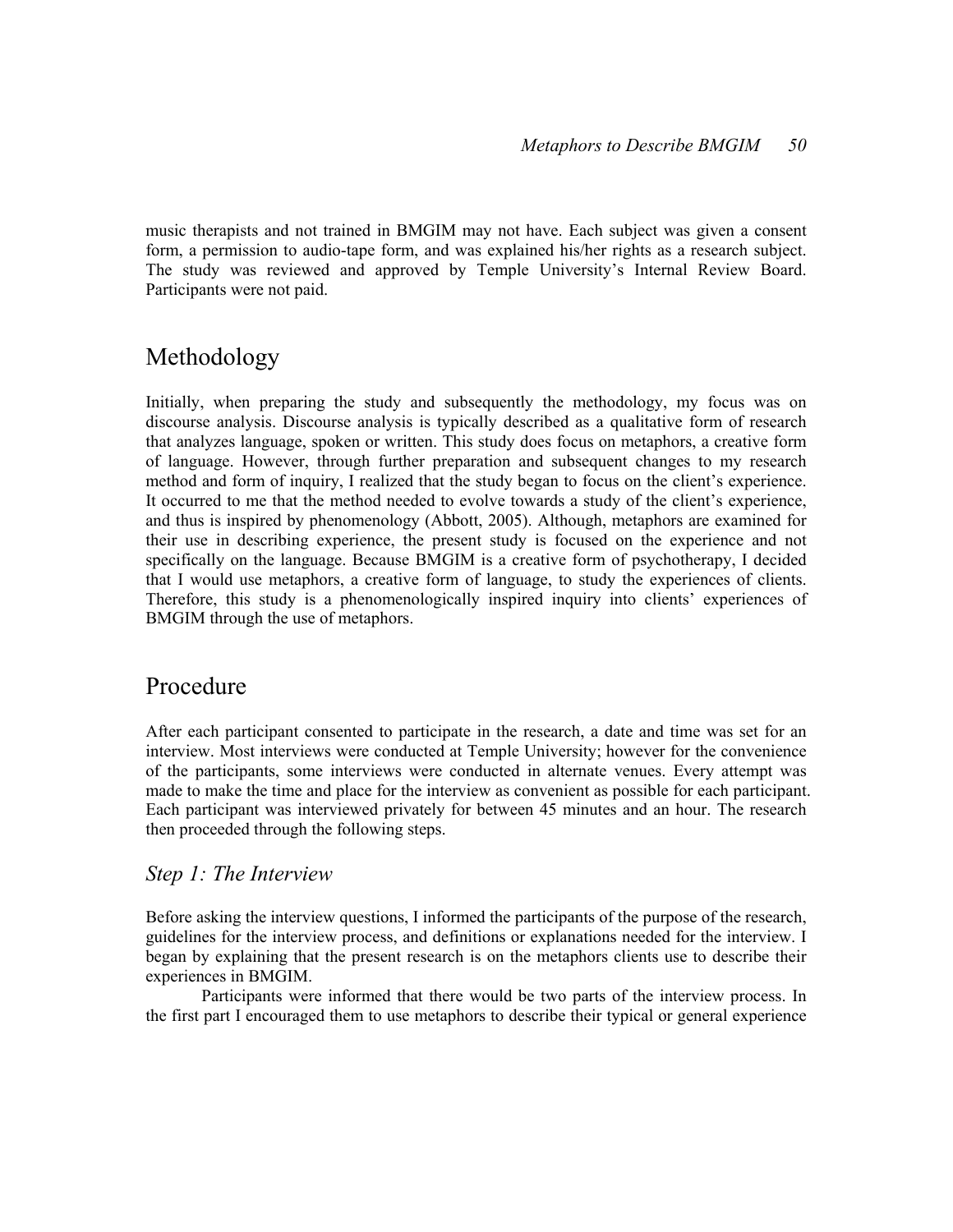of the different components of a BMGIM session,<sup>2</sup> and in the second part I asked the participants to describe the typical or general experience of the whole session with a brief narrative. The definition of metaphor that was given was a "figure of speech in which a term that ordinarily designates an object or idea is used to designate a dissimilar object or idea in order to suggest comparison or analogy" (American Heritage Dictionary, 1983).<sup>3</sup> This definition was followed by an example of a metaphor (moving slow like a turtle, etc.).

The researcher then described the five components of a BMGIM session as follows: 1) The preliminary conversation is the beginning part of the session where the client has the opportunity to talk about any events, issues, problems, or concerns that have arisen since the last session; 2) The relaxation/induction, the next part of the session, is where the therapist uses various relaxation procedures to help the client enter into an altered or expanded state of consciousness, and then either provides the client with a starting image to explore or images emerge from the client's conscious when the music begins; 3) The music imaging part of the session is where the client images spontaneously to music, and dialogues with the therapist about the experience; 4) The return is the brief part of the session when the music is finished and the client begins to become out of the altered state, and to "reawaken;" and 5) The postlude discussion is the part where the client and therapist talk about the experiences during the session.

After the research purpose was presented, the interview process was described, any questions that participants had pertaining to the interview were answered, and an explanation was given about the different components of a BMGIM session as well as the session as a whole, the interview began.

### Step 2: The metaphors

-

The researcher asked the participants to describe their general or typical experiences during a BMGIM session by using metaphors. An example of one of the interview questions was, "Can you think of a metaphor that describes your experience of the preliminary conversation"? Similar interview questions were used for each different component of the session as described above. If I needed to have a metaphor clarified or have a participant expand on it, I would state "what is that like," or "what does that remind you of?" For example, one participant mentioned that the music and imaging component was like "surrender." I asked "is that like 'surrender' from a conflict or battle?" The participant clarified the metaphor by stating that it was not that kind of surrender but a letting go. Clarifying the metaphors was an important part of the research. Given that metaphors are an analogy or comparison, people create metaphors differently. I have my own meaning on what the metaphor may be in comparison to, but that may be a different meaning from the participant's. I wanted to make sure my bias or my experience with a metaphor was bracketed out of the data.

<sup>&</sup>lt;sup>2</sup> While I did not require that participants use metaphors when discussing the different components, if they did not use metaphors I did not include it in the research, but encouraged elaboration.

 $3$  While I am aware of other ways that metaphors have been defined in the music therapy literature (e.g. Smeijsters (2005) and Bonde (2007)), I opted for this dictionary definition.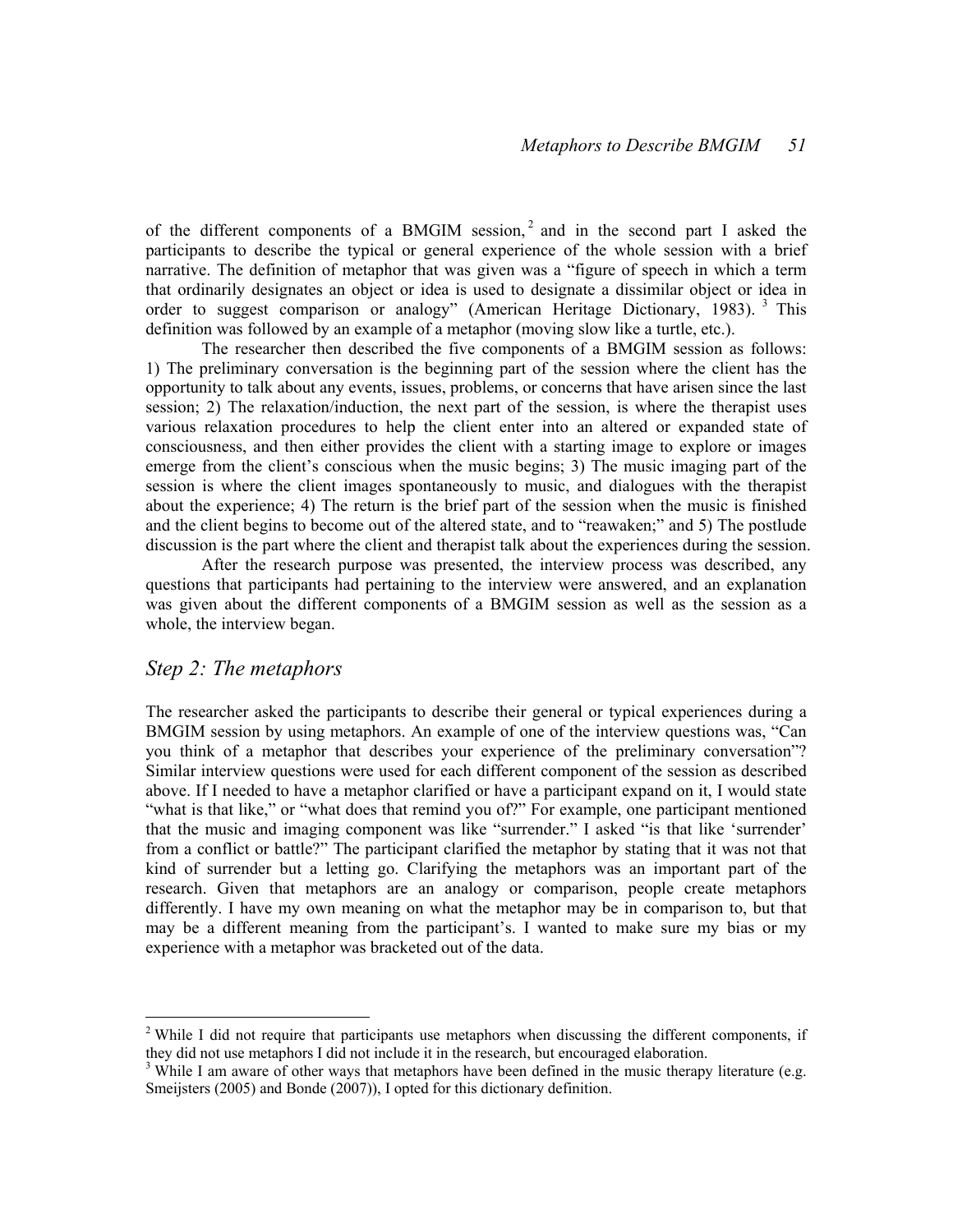## Step 3: The whole session

After each component was discussed through a metaphor I asked the participant to describe his/her general experience of the entire session through a metaphor or short narrative. The interview question was, "What metaphor or short narrative would you use to describe your experience of moving from the beginning to the end of the session?" Similar questions were used to clarify and expand the metaphors in the different components and to clarify and expand the entire session into one narrative. The difference was that the participants were asked to connect each component with a continuous narrative or metaphor.

### Step 4: Transcribing the interview

I then listened to the recorded interview and transcribed it. As I transcribed, I omitted unrelated conversation and unfinished thoughts. The goal was to capture the participant's descriptions while also transcribing complete and coherent sentences of the metaphors the participants used. For example, one participant's original description of the induction was "Um, letting... STOPPING other input from getting in the way of listening to me. I am so in tune to… I am use to be to being so in tune to what other people want from me. When it comes to figuring out how to take care of me, I need to tune everybody else out. . . . " This description was rearranged to this: "The induction is like stopping other input from getting in the way of listening to me. I need to figure out how to tune everybody else out in order to take care of myself. Although, certain parts of the interview were omitted when transcribing, every attempt was made to encapsulate the metaphoric description of the participant's experiences in BMGIM.

### Step 5: Discerning titles for each component metaphor

After putting each interview into complete and coherent sentences, I segmented the description into units, each containing one metaphor and the explanation of that metaphor. In all cases I tried to extract the title of the metaphor directly from the words used by the participant.

Every metaphor that was included had to be elaborated on or explained further by the participant and not relate to any other comparison or metaphor. For example, one participant mentioned that the preliminary conversation was an "emotional dump," and then elaborated in a confusing way. She said: "the prelude is an emotional dump. I go through emotional highs and lows, and pick one or two to discuss. It reminds me of how I used to be with my mom." Essentially, I omitted the phrase "it reminds me of how I used to be with my mom," because this further expansion of the metaphor appeared to actually be describing or leading to another metaphor which she did not define or identify as such. I decided that the phrase did not fit the original title metaphor, so I used only the title metaphor and that part of her description that was directly related to it.

## Step 6: Analyzing the title metaphors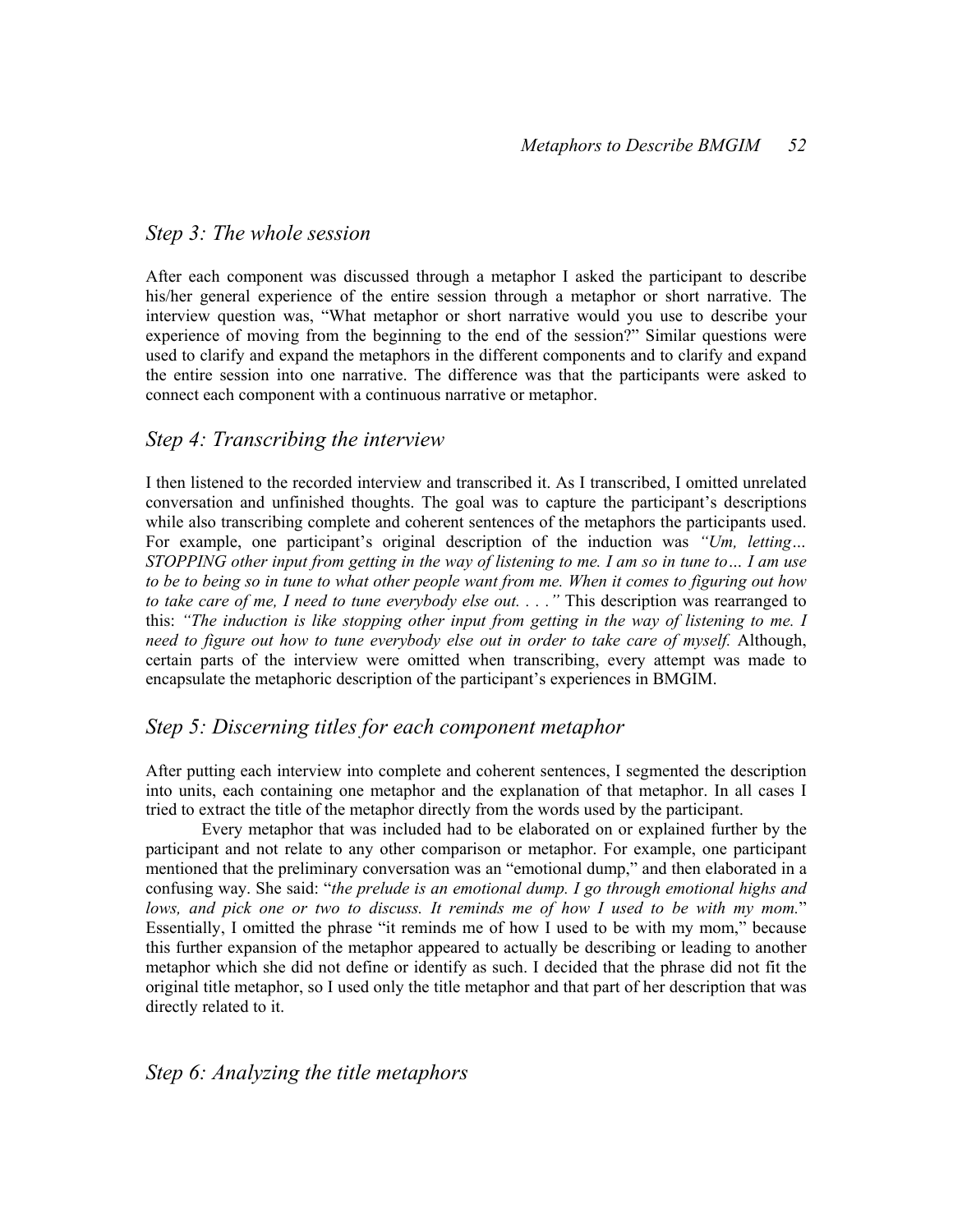In this next step, I re-read the title metaphors and provided my own code for each one in order to allow for comparisons. In doing this, themes began to emerge across clients. These themes were then used in the discussion of how clients describe their experiences of the different components and of the whole session. Some participants had more than one title metaphor for describing the components. In these cases, all metaphors are noted.

## RESULTS AND DISCUSSION

## Metaphors for each component of the BMGIM session

### Preliminary Conversation Metaphors

Mary: *An open wound*: It is like having an open wound, while somebody stands by me while I figure out how to tend to it.

An emotional Dump: I go through highs and lows, and pick one or two to discuss.

- Fred: *Focusing at school*: It is like the way I approach school. I always struggle to take things that are interesting to me and focus on something. Being with women: It is the same with my relationships with women and I try to put all my focus and energy there. It is like being with a woman in that I play the same games with my therapist.
- Bob: *Beating the same old drum*: Sometimes it feels like beating that same old drum. It is very tiresome and the stick is kind of worn out, kind of raw, and the drum has lost any life.

Drinking stale water: It is like drinking stale water, or breathing stale air.

- Sophia: Testing the water: It is like getting into water, starting to stick your toe in to test the waters.
- Jane: *Sharing an internal space*: It is like coming together and reconnecting with the therapist. Connecting is about being in the same space with the other person where we are focusing our attention on that space together. It is more of an internal space that is shared with one another person.
- Mark: A whirlwind: It is like a whirlwind for me. I bring in all of the stuff that I have felt, and it seems like trying to put something so vast into a small area.
- Frank: Yoga: It reminds me of yoga, because you take it in and as you hold it you become more aware of how much you are holding and then when you let out the air you can feel those places begin to relax.

A scanning: There is a scanning that takes place or a selecting and/or prioritizing to see what is ready to go.

Susan: *Talking with a friend*: It feels comfortable, like I am having a regular conversation. It is a comfortable one like I am chit-chatting with a friend.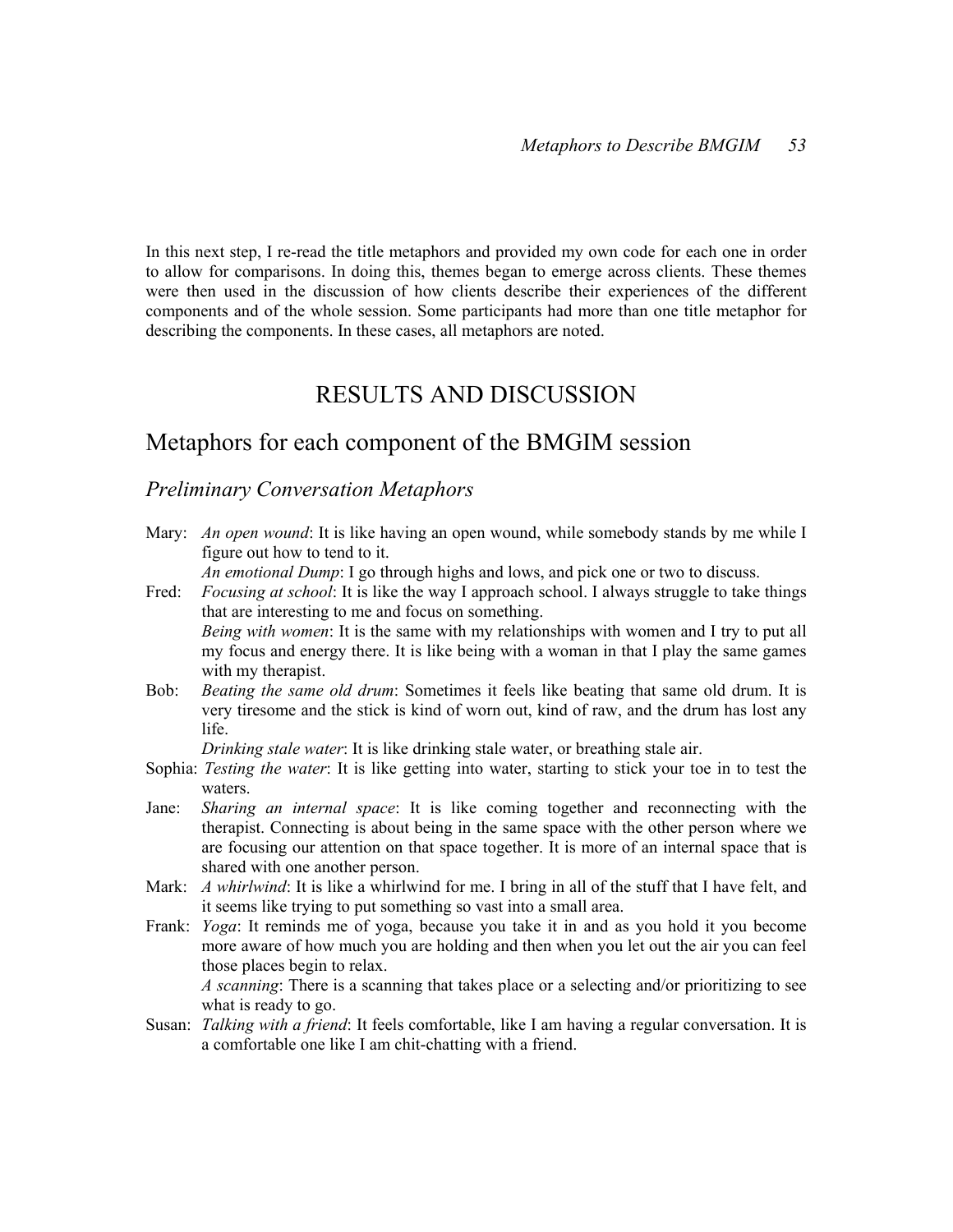Victoria: Unloading stuff: It is like an unloading and refocusing. Unloading stuff and spilling all this stuff and then as the conversation continues you try and sift through to find out what is at the heart of all of this stuff.

Cleaning out a closet: The stuff is like cleaning out a closet and you are sorting through it all, what am I going to look at today. Going through the closet is like what you are going to keep or what you are going to discard.

| Participant   | Metaphor                     |                           |
|---------------|------------------------------|---------------------------|
| Mary          | An open wound                | <b>Emotional dump</b>     |
| <b>Bob</b>    | Drinking stale water         | Beating the same old drum |
| Fred          | <b>Being with women</b>      | <b>Focusing at school</b> |
| <u>Sophia</u> | <b>Testing the water</b>     |                           |
| Jane          | <b>Sharing an internal</b>   |                           |
|               | space                        |                           |
| Mark          | A whirlwind                  |                           |
| Frank         | Yoga                         | Scanning                  |
| Susan         | <b>Talking with a friend</b> |                           |
| Victoria      | Cleaning out a closet        | <b>Unloading stuff</b>    |

#### Table 1: Preliminary Conversation Metaphors

Two themes are evident in these metaphors of the preliminary conversation. The first is that the preliminary conversation is an active, dynamic process, that is, it requires some effort on the part of the client. For some of the participants, the process is essentially *pleasant*, as evidenced in metaphors such as yoga, cleaning out a closet, talking with a friend, and testing the water. For others, the process is *not so pleasant*, as evidenced in metaphors such as focusing at school, whirlwind, beating the same old drum, and drinking stale water.

The second theme is that the preliminary conversation is *intentional*, that is, it provides the client with an opportunity to shape how the rest of the session will unfold. Here there are two approaches. Some participants used the preliminary conversation as a way of identifying a single focus for the rest of the session. This is evidenced in metaphors such as cleaning out a closet, unloading stuff, and yoga. Other participants used the preliminary conversation as a way of surveying possible foci for the session, but allowing the most important one to emerge during the rest of the session without manipulation. This is evidenced in metaphors such as open wound, whirlwind, talking with a friend, and focusing at school. Thus, some participants intentionally established a *focus* for the session in the preliminary conversation, and others intentionally survey *possible foci* that may emerge.

Metaphors for the preliminary conversation can be placed in the following categories: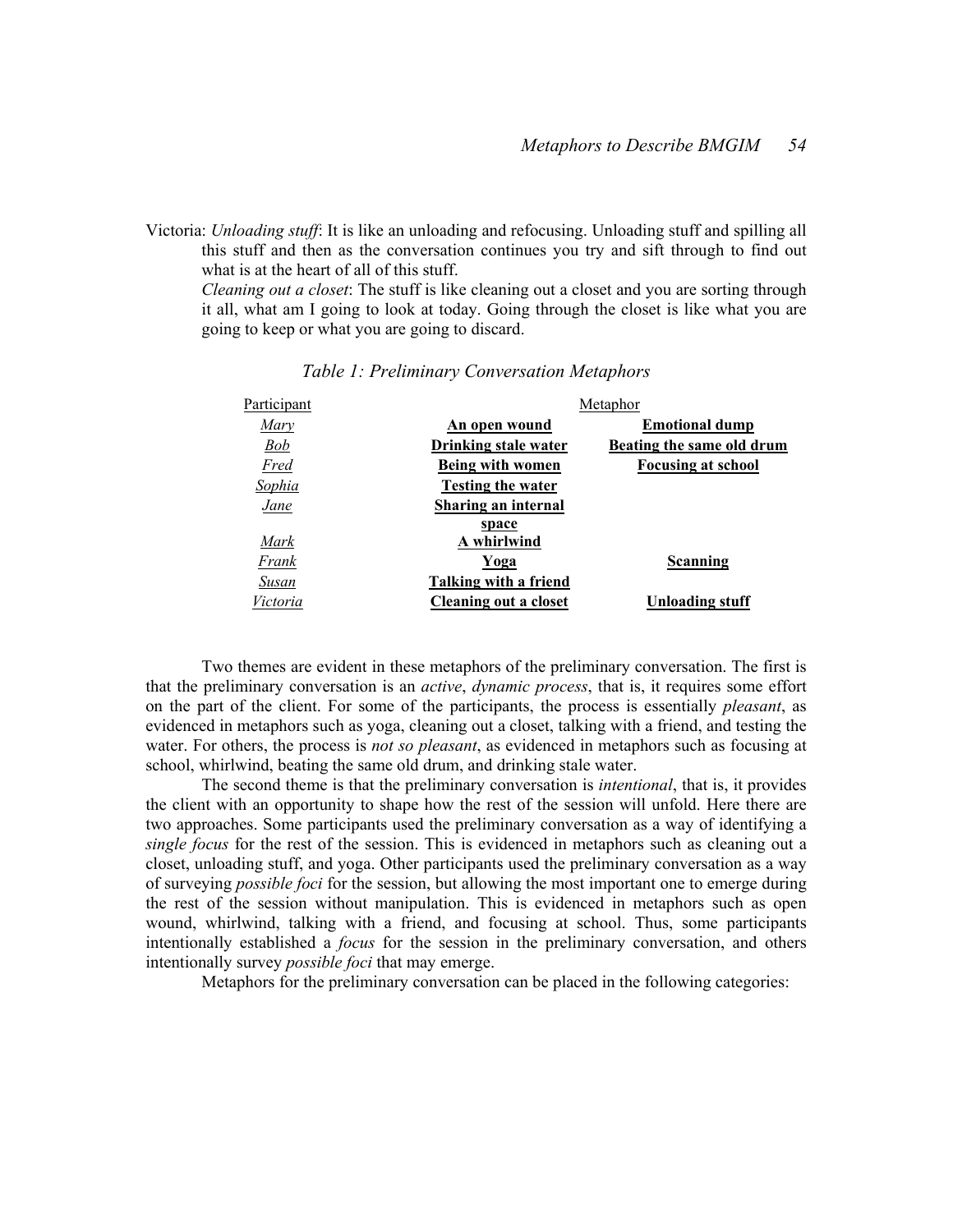Pleasant active process Aimed at focusing on one issue Aimed at surveying several issues Not so pleasant active process Aimed at focusing on one issue

### Relaxation/Induction Metaphors

Mary: *Shutting the door*: I need to figure out how to tune everybody else out, in order to hear myself. It's like stepping into a closet and shutting the door.

A camera: I have permission to turn the camera around and see myself.

- Fred: *Threading a needle*: It is like trying to thread a needle. My focus and energy shifts and I am not actively shifting it. It feels like I do not have a choice, and almost like I do not know how to direct the energy. It was like I would thread the needle, get the thread in there. The next time I would come back to it, the needle is across the room and I have to find the needle and it takes me forever to thread it again.
- Bob: The support of the earth: It is like feeling the support of the earth, letting your body feel heavy, but yet feeling supported. I feel supported and I feel safe. I don't really feel pressured. It is like precious few situations for me.
- Sophia: *Being connected*: It is like being connected to the earth and also to the core of myself. Being liquid: There is a shift in breathing and a shift in position. I am conscious of physical changes, of being more liquid.
- Jane: Going to the theater: It is kind of like walking into the theater when the lights are already out and the show is about to begin, so the space has already been prepared.
- Mark: A mirror: It is like the relaxation is the mirror of myself and it usually seems like I am feeling myself for the first time in weeks. It is like viewing myself in a mirror that reflects my inner world.
- Frank: *Turning inward*: It is really a turning inward, like going right back in towards yourself. It is more of a closed position—you are in a kneeling position, like a praying pose. It puts me in touch with myself, and becomes a closing inward.
- Susan: *Walking away*: Walking away from the rational part of me to wherever it takes me. It was the opportunity to get away from my body and my logical self, and see my body relaxing. All of the tight, rational parts, the relaxation, and me that were held up allow me not to have to hold that together.
- Victoria: Getting ready for a trip: It is like getting ready to take off in an airplane, or getting on a cruise to nowhere. You are now at the launching point and you are ready to go on a quest or exploration. You are getting what you need to prepare yourself for the journey or exploration.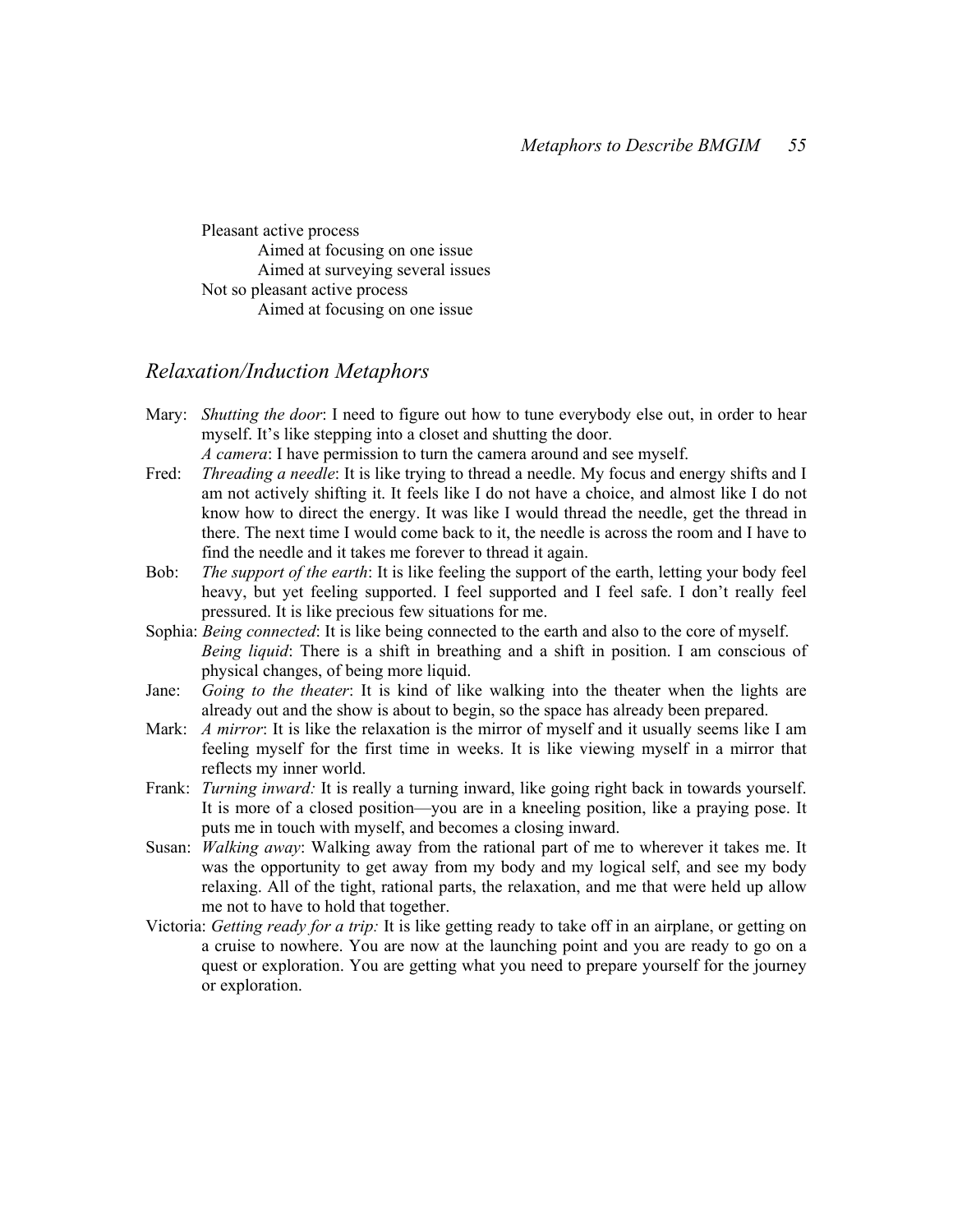| Participant  | Metaphor                           |                     |
|--------------|------------------------------------|---------------------|
| Mary         | <b>Shutting the door</b>           | A camera            |
| <u>Fred</u>  | Threading a needle                 |                     |
| <b>Bob</b>   | The support of the earth           |                     |
| Sophia       | <b>Being connected</b>             | <b>Being liquid</b> |
| <u>Jane</u>  | Going to the theater               |                     |
| Mark         | A mirror                           |                     |
| Frank        | <b>Turning inward</b>              | Praying pose (Yoga) |
| <u>Susan</u> | <b>Walking away</b>                |                     |
| Victoria     | <b>Getting ready for a journey</b> | An exploration      |

#### Table 2: Relaxation/Induction Metaphors

Again, two themes are evident. The first theme is that the relaxation/induction is purposeful, that is, that there is some intention on the part of the client. There are two approaches to fulfilling this purpose. For some of the participants, the purpose is to be receptive and *amenable* to the relaxation. This is evidenced in metaphors such as the support of the earth, being connected, being liquid, and the praying pose in yoga. For others, the purpose is to be active and make an effort to relax. This is evidenced in metaphors such as shutting the door, threading the needle, going to the theater, turning inward, walking away, getting ready for a journey, and an exploration.

The second theme is that the relaxation/induction is *focused* that is, the client actively focuses on relaxing. There are three approaches. In the first, participants use a metaphor that involves something *outside of themselves*. Examples are: going to the theater, shutting the door, threading a needle, walking away, and getting ready for a journey. In the second approach, participants use a metaphor that *focuses* on a tangible object that they use to view themselves. Examples are: a camera or a mirror. In the third approach there are *internal foci*, in that, the participants used a metaphor that focuses on them or their body. Examples are: the praying pose, the support of the earth, being connected, being liquid, and turning inward. Inevitably, it appears that with each approach the clients use the relaxation/induction to *actively focus*; some participants focused on external items while some focused internally.

Altogether then, metaphors for the relaxation/induction can be placed in the following categories:

Purposeful

 An intention to be receptive An intention to be active

Focused

 Actively focused on external things Actively focused on external things used to view themselves Actively focused on internal states

Music-Imaging Metaphors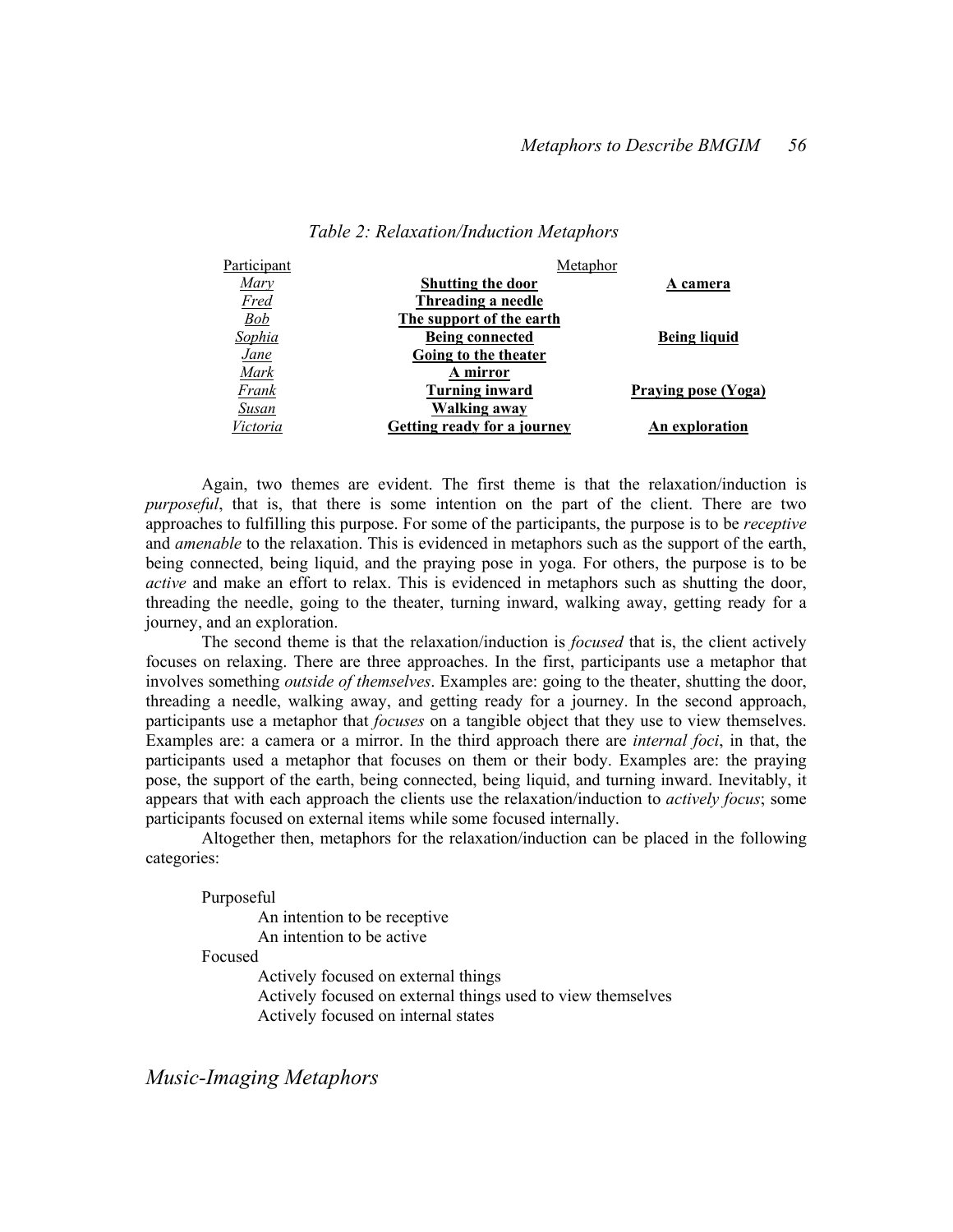- Mary: *A roller coaster*: The music imaging is like a roller coaster, because I never know whether I am going up or down. Roulette: Some sessions the ball falls on the number the whole time, and I am able to feel my feelings.
- Fred: A tunnel: It is like a tunnel and I can't get my focus into it. It's like I am in front of the tunnel and almost like I am half in it, except it's like holding on or something or I keep hitting the sides, or I can't move through it, or can't just flow through it. Birth: This is like a birth thing, like not wanting to leave the womb.
- Bob: A big pear: It is like I am a big pear and I am afraid I am going to eat it all up and there isn't going to be anymore left, and the pear tells me, go ahead there will always be enough.
- Sophia: A story: Sometimes it is like writing the story, and sometimes it is like being in the story. It is like being a character and also the audience. If I am in the story I have control over what I do but not control over the story.

Being a child: It is like being a child where textures and touches are new and exploratory. A little like a baby who is touching things for the first time and the main way for the baby to get in touch with the world around them.

Jane: A dream: It is very much like being in a dream and having the experience and at the same time being conscious of it at another level that you don't have when you are asleep and dreaming.

A story: Begins with something that is story-like. The story isn't just about a nice little story; it is a story that has a lot of depth to it. It is really an internal experience.

- Mark: *A switch*: It feels like a switch is being turned on and I enter a deep mysterious place. The switch goes on and the movie starts. In the movie, the scenes and plot may change but there is still a reason for the whole movie, although it is not always understandable. The movie may go to some strange place or come out of nowhere but it all seems connected in some way.
- Frank: Surrender: It is like surrender, to what is. Like not to anybody and not a conflict in terms of acceptance. It is surrendering to the music, and to whatever needs to be will be. A faucet: The music part is also like a faucet because when the music comes on so all the things that have been stored in the pipes begin to flow out of you. The music releases the water at the right flow. The music is the faucet and the water is the music also. It is like a device that releases water like a shower. I feel the water coming out of the faucet.
- Susan: Being in the cosmos: My experience of the music imaging is a wow experience, like where did that come from. It feels like I am in the cosmos. I was there, and that was the first time that I got a sense of getting out of my own way. By not getting caught up in the body or the logic of the experience, it was exciting and scary. It was a true experience without logic or rationality.

Letting go: It is the letting go. It opens my ability to get beyond logic and opens my ability to get beyond a behavioral understanding of my actions. I did not get solutions but I got feelings.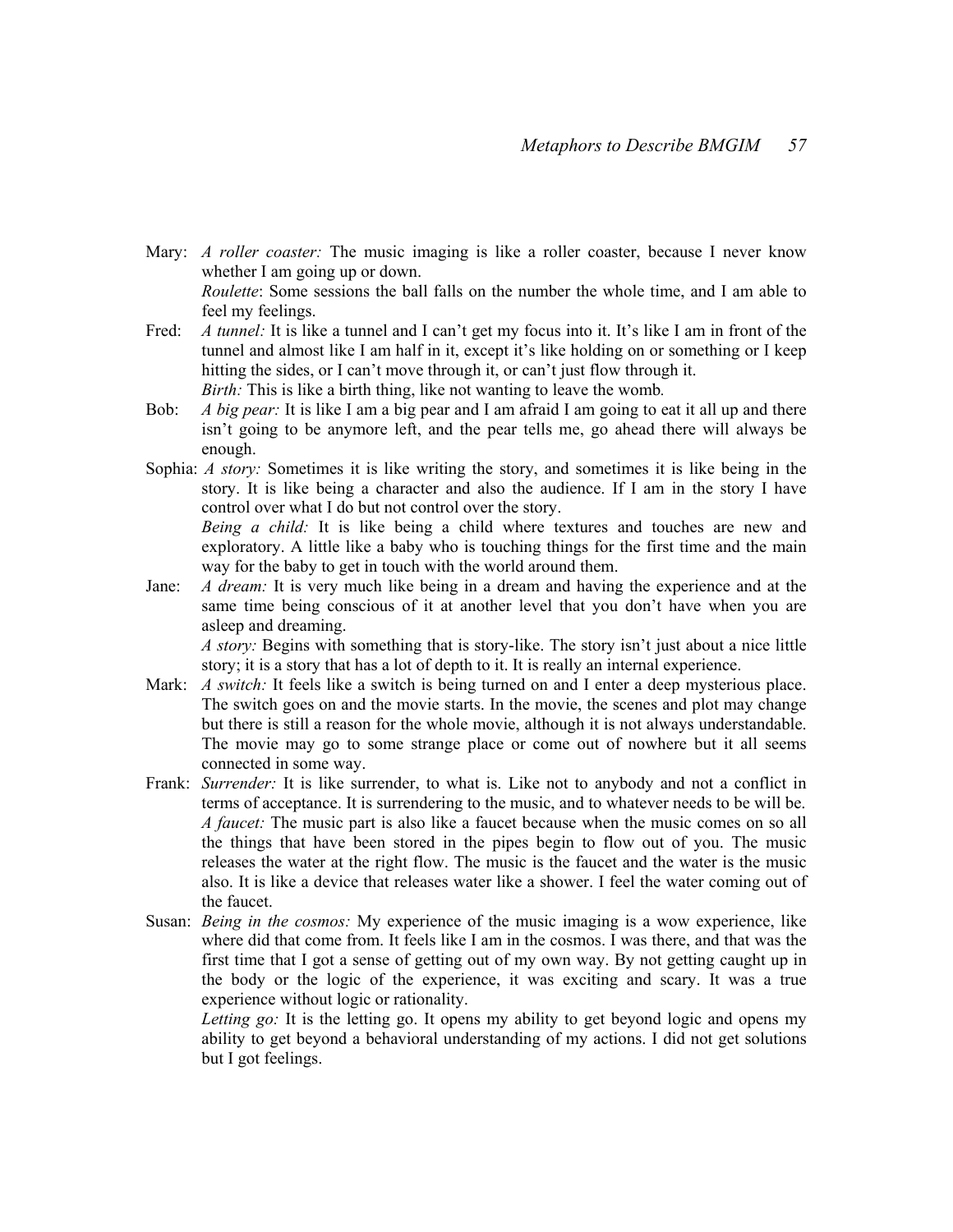Victoria: Quick sand: Sometimes is like I am sinking under whatever. I often have imagery where dirt is being thrown on me and I have to get out of it, and I have to get out from under it. The point is being in this place, and if you don't do something you will drown. A roller coaster: The roller coaster is like being on top and then going down to the bottom. There is always some kind of movement, like what an astronaut would feel like when he is in space.

An adventure: For the most part it is like being on a journey and not following a map, but following signposts. At other times it is like driving and getting lost.

| Participant |                     | Metaphor         |              |
|-------------|---------------------|------------------|--------------|
| Mary        | A roller coaster    | Roulette         |              |
| <b>Fred</b> | A tunnel            | <b>Birth</b>     |              |
| Bob         | A big pear          |                  |              |
| Sophia      | A story             | Being a child    |              |
| <u>Jane</u> | A dream             | A story          |              |
| Mark        | A switch            | A movie          |              |
| Frank       | A surrender         | <b>A</b> faucet  |              |
| Susan       | Being in the cosmos | Letting go       |              |
| Victoria    | <b>Quick sand</b>   | A roller coaster | An adventure |

#### Table 3: Music-Imaging Metaphors

Two themes are evident. The first is that the music and imagery is a *process* that describes the client's being or life, which is, the client recounts his/her own reality through the imagery. For some of the participants, the process is essentially a *narrative*, as evidenced in metaphors such as a story, a dream, or a movie. For others, the process is metaphorically described as the *beginnings* of life or entering into a new way of being, as evidenced in metaphors such as a tunnel, birth, being a baby, and being in the cosmos.

The second theme that emerges is that the music and imagery is an *engulfing* process, that is, the client gets submerged in it. Here there are two approaches. Some participants were relieved while being engulfed as a way of remaining receptive to the music and imagery. This is evidenced in metaphors such as a surrender, a faucet, letting go, and sinking. Other participants had a paradoxical engulfing, in that being receptive to the music and imagery was *risky*, exciting, or adventurous. This is evidenced in metaphors of a roller coaster, roulette, a tunnel, and a journey. Thus, some participants were *relieved* in the engulfing of the music and imagery, while others were *excited* by being engulfed.

Altogether then, metaphors for the music and imagery can be placed in the following categories: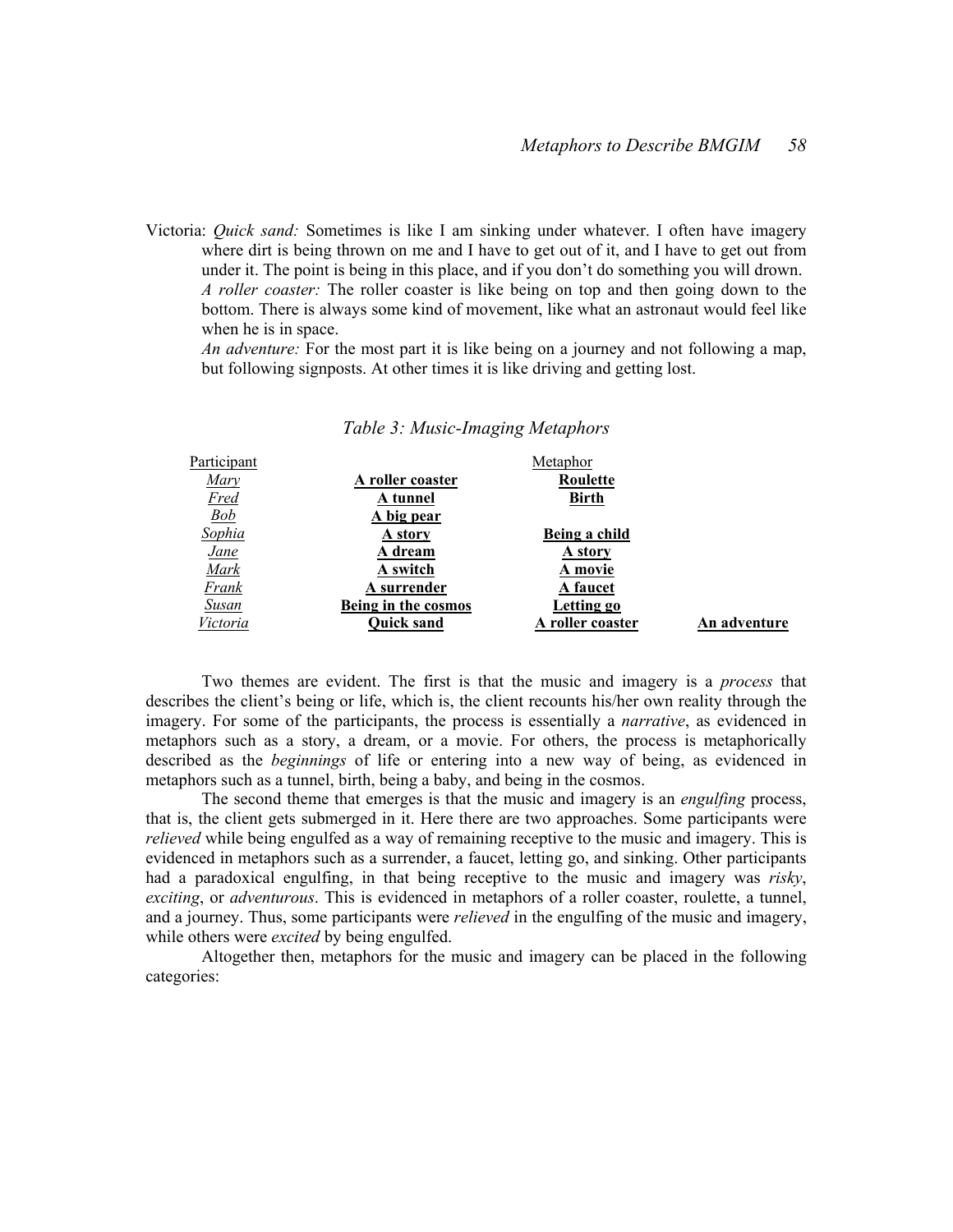Being

Narrative: an account of the client's life

Beginnings: starting over or beginning one's life in a new way

Engulfing process

Relief: the letting go to be receptive to the music and imagery Excitement: an adventure that is exciting and scary simultaneously, even risky

### Return Metaphors

- Mary: *Returning*: It is like returning from a foreign land.
- Fred: A space of silence: Well, there's usually a nice space there. It is a space of silence and I appreciate that because it is just for me to gather what happens, give myself a chance to either recover from the tension, or to just stay with something that has come to me. Breathing easier: It's like I can breathe easier. It's like I can breathe and I can have more than enough space that I need, but yet I feel supported, or at least that I'm heard. I don't even know if it is supported, it's that I notice there is someone over there that is interested in me.
- Bob: Coming back: It is like coming back from vacation in some way.
- Sophia: *Floating*: I often have a physical sense of ascending or descending, and starting to flow back up to the surface. Floating back up to the water or floating back down to the ground. If often makes me conscious of being tired, a good tired. It is like lightness coming back to ground, or liquid coming back to solid.
- Jane: *Being in the theater*: It is like being in a theater or darkened room where something has been going on and it has run its course, and then turning the lights back on.
- Mark: *Ending an exercise routine*: The return seems like ending an exercise routine. I have done all this work and coming back seems like my energy is gone.

Coming out of coma: It is like coming out of a coma, where I have been in my inner world for so long.

Returning from space: It is like being in another world or in space and when you come back from space you have to get used to the atmosphere change and the weight change before you come out of the spaceship and onto the planet.

Frank: *Another kind of knowing*: The return is another kind of knowing and you know when you are finished, so that when you come to that it is like the same knowing when you come in. When you are going out you are still focused inward. It is like you are turning back out again, inner ways to outer ways of being.

Peeling a flower: Layers of inward, outward. The layers remind me of a peeling away of some kind of flower.

- Susan: Work: Sometimes it has been exhausting, it sometimes felt like I had worked for eight hours, and being ok with letting myself feel that.
- Victoria: *Coming back home*: You have been away for a long time and you are ready to go back home. It is a coming back, and it is always good to be back home, and you have done what you have had to do.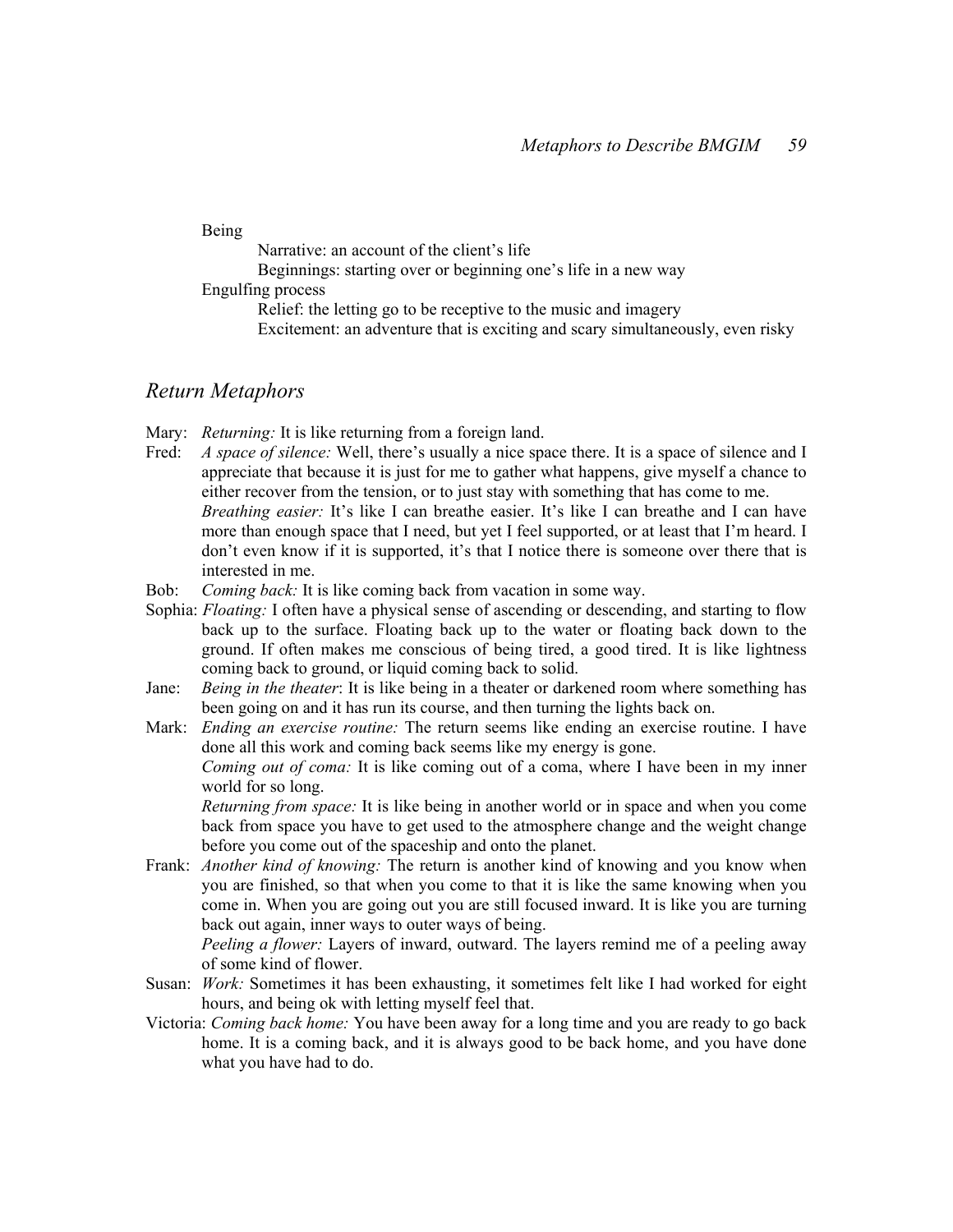| Participant       |                                | Metaphor                |                       |
|-------------------|--------------------------------|-------------------------|-----------------------|
| Marv              | Returning                      |                         |                       |
| <b>Fred</b>       | A space of silence             | <b>Breathing easier</b> |                       |
| $\underline{Bob}$ | Coming back                    |                         |                       |
| Sophia            | Floating                       |                         |                       |
| <u>Jane</u>       | A marking of a change          | Being in a theater      |                       |
| Mark              | Ending an exercise             | Coming out of a coma    | <b>Returning from</b> |
|                   | routine                        |                         | <u>space</u>          |
| Frank             | <b>Another kind of knowing</b> | <b>Peeling flower</b>   |                       |
| Susan             | Work                           |                         |                       |
| Victoria          | <b>Coming back home</b>        |                         |                       |

#### Table 4: Return Metaphors

As opposed to the other components, there is one major theme that is delineated by three sub-themes. The main theme is that the return is a *coming back* to the here and now. In fact, several participants used this exact metaphor such as returning, coming back, and coming back home. From the return, three sub-themes emerge and each is related to the returning in a different way.

The first sub-theme is that the return is *insightful*, that is, it provides the client with an awareness of what has unfolded in the music and imagery component. This is evidenced in metaphors such as a marking of a change, another kind of knowing, and a peeling flower. The second sub-theme is that the return is entering into a *different space*, that is, the client has come back from the music and imagery and entered a different place that is not defined by the usual confines associated with a typical space. This is evidenced in metaphors such as a space of silence, floating, and a coma. The third sub-theme is one of *expended energy*, that is, the client has returned from the music and imagery and has exerted themselves through the process. This is evidenced in metaphors such as breathing easier, ending an exercise routine, and work.

Altogether then, metaphors for the return can be placed in the following categories:

A returning or coming back: Returning with insight Returning to a different space Returning after expending energy

### Postlude Discussion Metaphors

- Mary: *Piecing together a puzzle*: It is like trying to put the pieces together of a big 3d puzzle that is spherical.
- Fred: A game: It's sort of like a fun little game, a game of me staying out of my head.
- Bob: *Being in love:* It's like being in love with someone and looking for a gift or something like that from that person, which is supposed to mean everything. I actually want that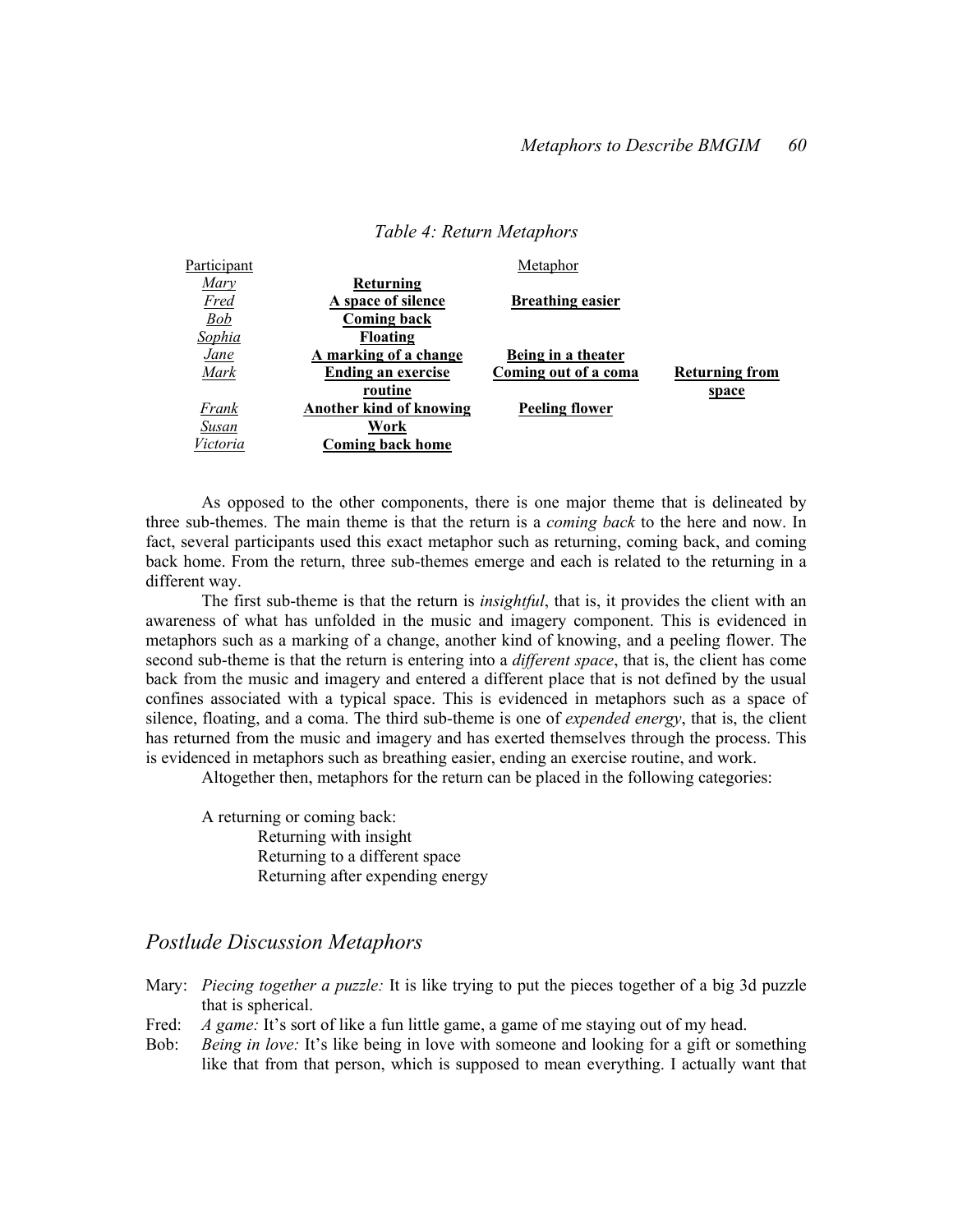gift and I want it to explain everything, but it doesn't. I want that and it never gives it to me.

- Sophia: A web/tapestry: It gives me a real sense of my own depth and my own richness. And, it gives me a sense of the beautiful complexity of myself, like a web. Or, like a tapestry.
- Jane: Playing: Usually, it is an exciting time of making things make some kind of sense, the parts that do, and trying to own the parts that do not seem to have any meaning. Trying to hang on to them so that I can play with them. Playing with the pieces that do not have meaning yet, but that have significance in some way. Either things have some emotional charge, or they were a surprise to me, I don't know what it was about but it has meaning. The playing is like being creative, creatively playing around with it.

An amoeba: The creative process, when I try to give it form is amoeba-like, it is something that can move and shift and take on many forms, but it still has an identity, it still has a core.

Mark: Someone agreeing with me: It feels like a validation of my experience. I start to feel OK and that everything will be alright in some way. It is like someone is finally agreeing with me and hears what I am saying and I can feel comfortable saying it.

The importance of my life: There is no place in the world like the postlude in that I can image the strangest or scariest things and in the postlude, although I may be in for a difficult stretch it does not feel strange or scary, but seems important. The postlude is the importance of my life and what that importance means to me.

Frank: *A quiet reentry*: The good [postlude] is a real quiet reentry into how do I now incorporate this into my life. Where does this move me, how does this get filtered in, and how does this fold into my life.

Two movies going at once: The bad [postlude] is that there are two movies going on at once, my movie and the guide's movie.

- Susan: *Cradling*: Whatever the experience was, I felt that I was ok. It is like cradling. An experience of the experience: The postlude experience is the experience of the experience, but in a grounding way so that I could go home. It leaves me with enough to think about. It puts me in a whole different place and mood. It is a way to keep connected, but allows me to stay out of my defense.
- Victoria: Waking up: It is like when you first wake up, kind of asleep but awake. Like a dream but you remember what stands out.

A smorgasbord: You have this smorgasbord of things to choose to talk on. You pick out the important stuff, and you are looking at the most meaningful aspects of the session.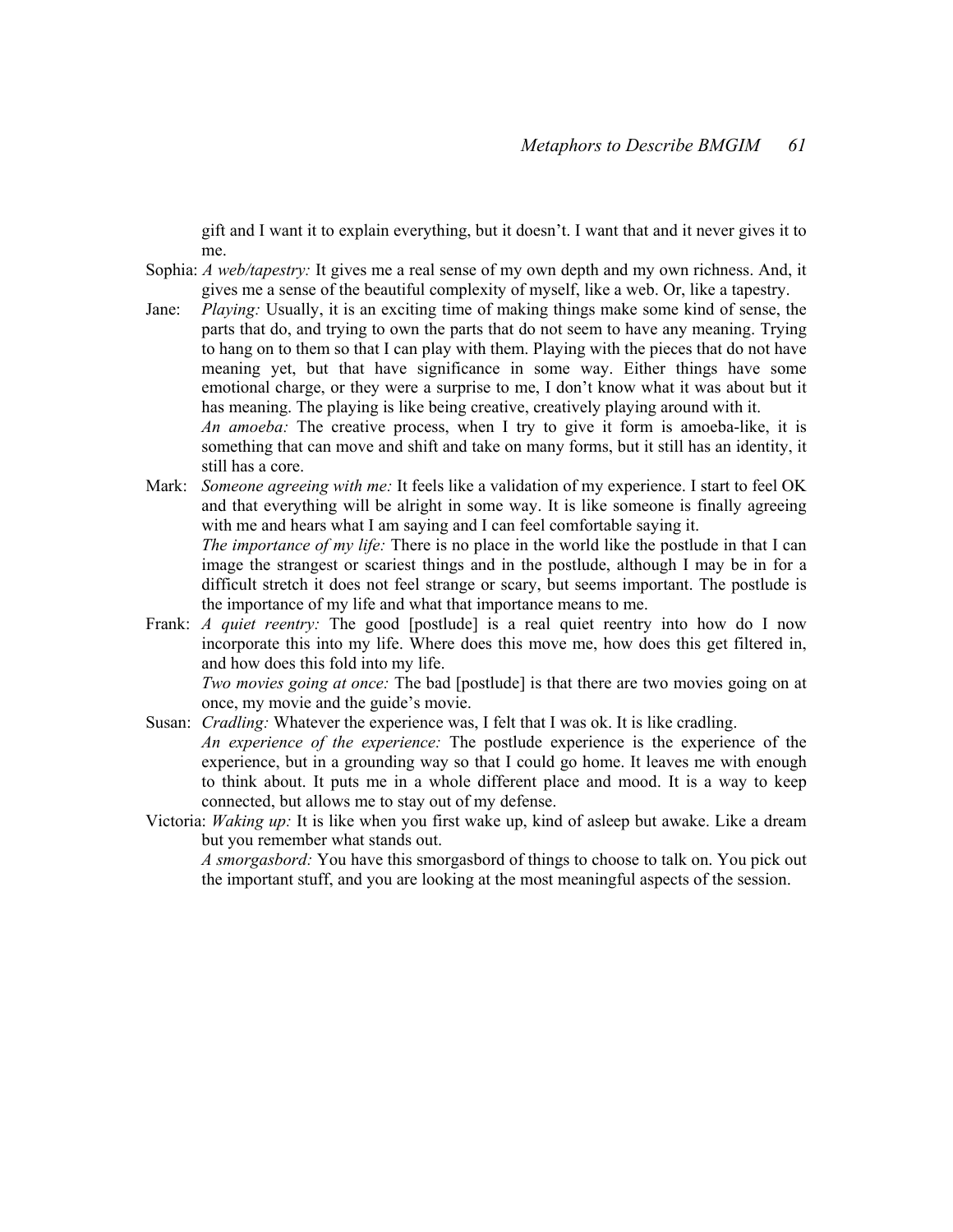| Participant  | Metaphor                            |                             |  |
|--------------|-------------------------------------|-----------------------------|--|
| Mary         | Piecing together a puzzle           |                             |  |
| Fred         | A game                              |                             |  |
| <u>Bob</u>   | <b>Being in love</b>                |                             |  |
| Sophia       | A web/tapestry                      |                             |  |
| <u>Jane</u>  | <b>Playing /playing with pieces</b> | An amoeba                   |  |
| Mark         | Someone agreeing with me            | The importance of my life   |  |
| Frank        | A quiet reentry                     | Two movies going on at once |  |
| <u>Susan</u> | Cradling                            |                             |  |
| Victoria     | Waking up                           | A smorgasbord               |  |

#### Table 5: Postlude Discussion Metaphors

Again two themes are evident. The first theme is that the postlude is employed as a resource to attempt insight, that is, clients use the postlude to try and gain some understanding of the experiences of the session. For some participants, insight was gained either focused on an object, as evidenced in metaphors such as web/tapestry, an amoeba, a smorgasbord, and one movie playing, or not focused on an object, as evidenced in the metaphor of someone agreeing with me. For other participants, the *insight* was not gained, because they were trying to figure out their experience either by *playing*, as evidenced in metaphors such as piecing together a puzzle, a game, and playing with pieces, or by struggling, as evidenced in metaphors such as looking for a gift, and two movies going on at once. Interestingly enough, some participants had two different metaphors that fit into both categories of gaining insight and not gaining insight as evidenced in the metaphors of two movies going on at once (not gaining insight) versus one movie going on (gaining insight), and playing with pieces (not gaining insight) versus an amoeba (gaining insight).

The second theme is that the postlude is united with the music and imagery component, that is, clients remained in that experience. Some participants remained in the experience by making an effort to come back or return. This is evidenced in metaphors such as a quiet reentry, and waking up. Other participants had not returned but remained in the experience. This is evidenced in metaphors such as cradling.

Altogether then, metaphors for the postlude can be placed in the following categories:

Employing the postlude as a resource Insight gained. Insight not gained through playing or struggling Submerged in the experience of the music and imagery Coming back Remaining in the music-imaging experience

When taken together, metaphors for the five components can be summarized in this way. The prelude is *active and intentional*, the relaxation/induction is *purposeful and focused*, the music and imagery is about being and is an engulfing process, the return is about returning, and the postlude is about using it as a resource and being submerged. A common theme that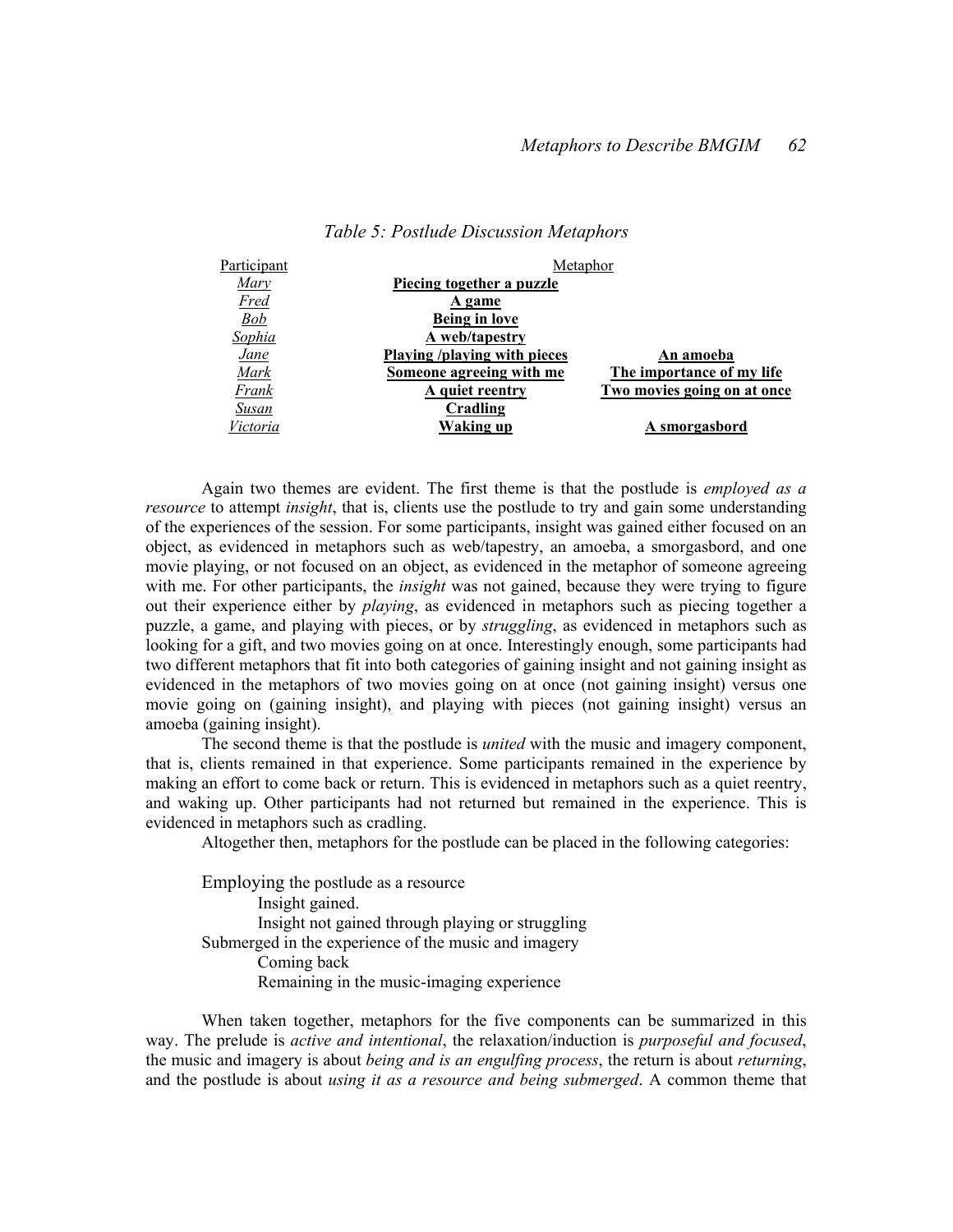runs through each component is an active intention in that each client makes an effort to immerse him/herself in each component of the session with a purpose. The metaphors describe the specific ways that each client proceeds through the session, but the active intent describes the common themes that emerge from each of the component metaphors as a whole.

## Narratives for the Entire Session

## Mary's full narrative

The whole session is like deciding to go on a trip. I pack and decide what to take or not to take. I look into my closet and decide what to take. Then it is like I am on a plane. You are suspended and just waiting to get there. I take the plane ride to my destination of a foreign land. Then I return from my trip. It depends on the trip, and where I am going and then it's like returning home from wherever I was and preparing for the rest of the week.

## Fred's full narrative

OK, so I go into the session and I sit down on the couch and I feel like I am floating. I'm floating, I'm in motion, and there's all these things moving around. I start talking to the therapist and I'm waiting for him to ground me. I'm wishing that the therapist would sort of reel me in and ground me. I can tell he could do that if he wanted, because I can see it in his eyes that he can see in me, can see things in me that I can't see. But he won't do it. So it's sort of like, I have to go to work, and then I have to thread that needle. I am going back to that womb, it's like I am sitting in the womb.

## Bob's full narrative

I can see myself getting there on a broken bicycle, tired, and having to pull a load behind me in a basket. Then I lie down tell about my journey and the person gives me a bed to lie in, I have to bring the load in. I bring it in and lie down, and while I lie down that person cuts away the load. I bring in the load, and it has something in the middle, which is really the only part that I need. I only need this little core of this load. Let's say it is a small object in a big package with heavy stuff in it like rocks instead of packing material. Then I go in there and this person unwraps it and the music sort of does things with the rocks. Whatever happens there it gets rid of the stuff and it gives me another wrapped package and I still don't know what that package is but it is smaller and the bicycle gets repaired. I ride home with this smaller package. It is the same package but it is smaller and I can carry it without breaking my bicycle. The postlude is presenting me this package and saying, "Look, you can put this in your bike basket and carry it home," and I say, "What's in this package?" I never get an answer, but my bike's fixed.

Sophia's full narrative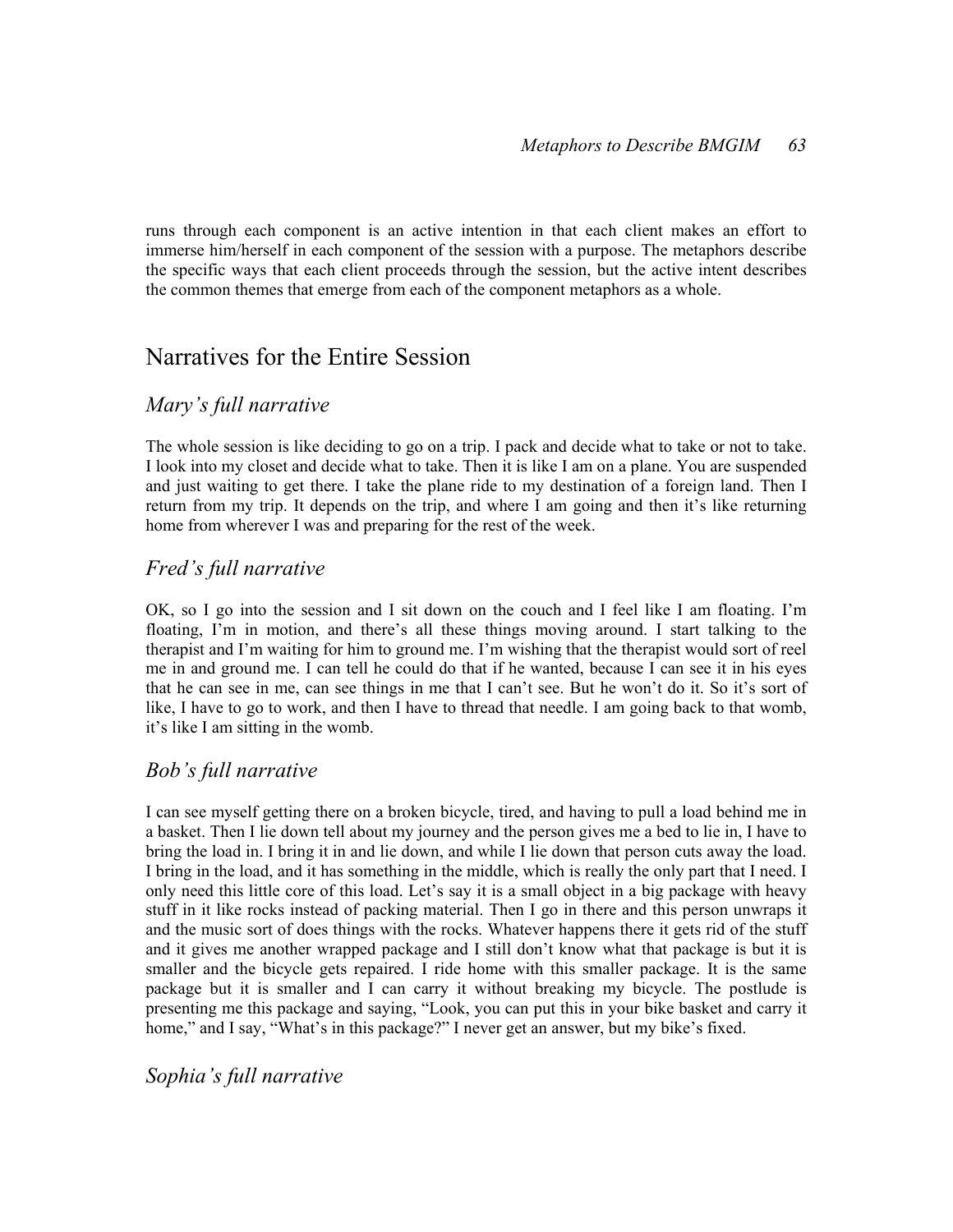The prelude is being at the waters edge, maybe sticking a toe in and back out. The relaxation is getting into the water. The prelude is consciously sticking a toe in the water and the relaxation is just sinking into the water. The imaging is swimming and you can't always see everything there. Your vision is different when you are underwater and maybe that is where the tactile comes in also. You need your other senses as well as just normal sight to know what is going on in there. The return is surfacing, coming back up. The postlude is like taking some of the water and looking at the crystalline structure of it. I would look at it by putting it under a microscope or putting it in a place where you can see other details about the water, seeing it a different way. The water is clear, deep and dense.

## Jane's full narrative

The whole process is not different from that creative process, there is a core and a defined identity around which things move and shift and change shape. It looks different and feels different, but there is still a core. There is a central stable core around which the work happens, like a steel bar. The bar is about some inner place that can be stable despite of what else goes on around it. Like the amoeba and sea anemone, they have this rooted spot. The bar is always present, but I am not always consciously aware of what the core is like. The shift of attention allows me to get closer to the core or to be closer without being conscious of it. It is the shift. As the induction begins, the fluid part of the amoeba begins to shift more and becomes more fluid, because the space is making room for that to happen. In the session, it does what it needs to do. At the end, it is like settling down. It may look different than it did at the beginning, but not dramatically so. It is a different shape or form. In the postlude I am stepping away from that space but it is still present. The playing with it is like keeping conscious of how it has changed shape a little bit in order to continue to be aware of that change or new piece of information. Part of the joy of the session is that you bring from it something that is new and different and that you can have as a part of yourself.

## Mark's full narrative

It really feels like myself. I start out my day with a whirlwind try to get a sense of myself and I am usually either relaxed or not relaxed so I decide to see a movie. I then turn on the movie switch and the movie turns on so that I can see myself. My return seems like I was so in to the movie, coma like, that it is hard to leave the movie theater and I realize that there are other things going on around me like life and sounds and smells. Then the postlude is a reassurance and offers me a way where I might be able to change my typical self in a different way so that each day is not the same.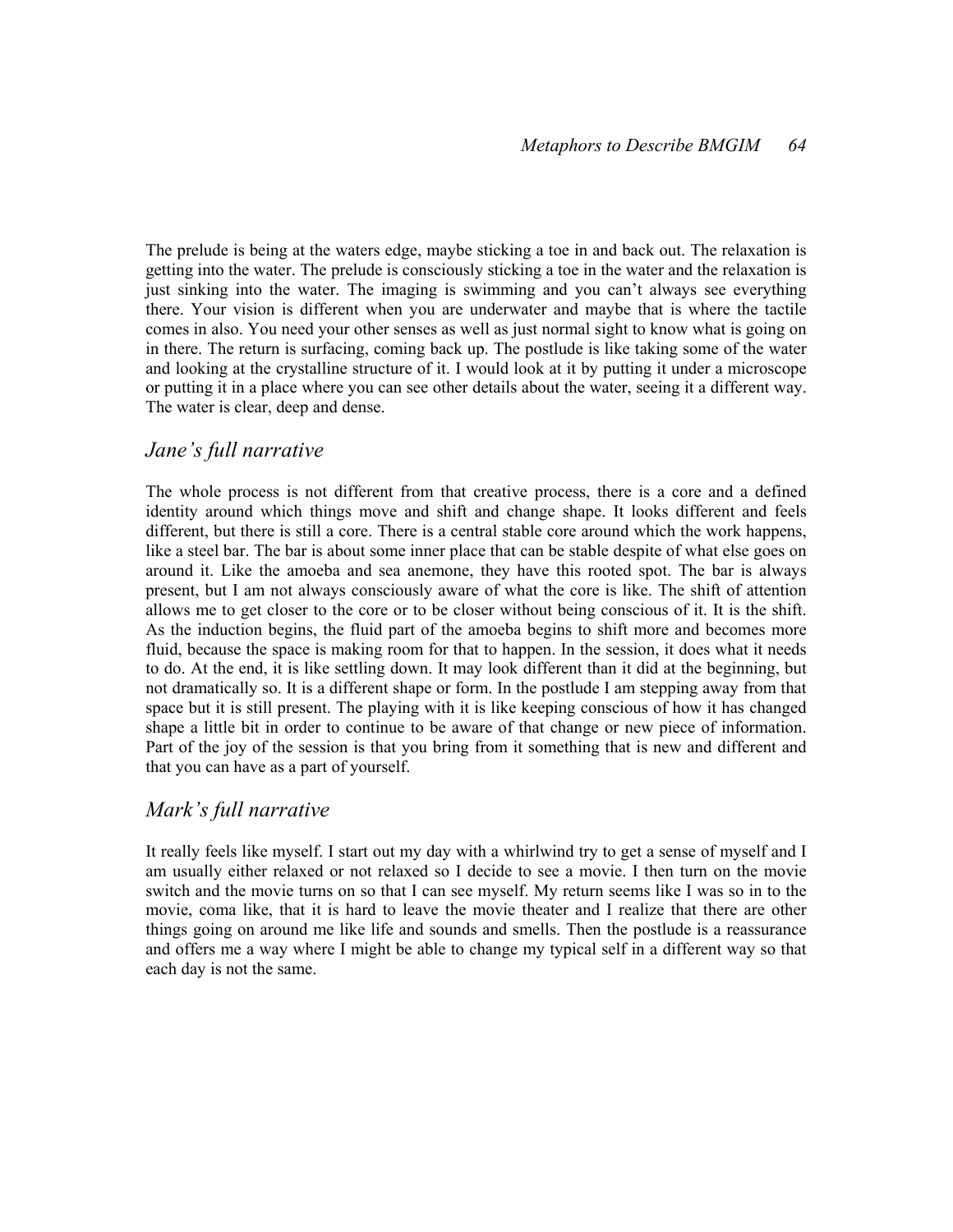## Frank's full narrative

It is like a yoga sequence, and the yoga sequence starts with standing positions and outward open poses, and proceeds inward to more compact poses which are in sitting or reclining positions. Then you move yourself back outward to more standing positions that are more open and when you get to the second set of standing positions you are more aligned or balanced than you were as you went in. You may be in the same poses but the same poses now feel different. It is the imagined world, so it is all you. That has to be translated into the more open poses and more active poses. You are now able to do the same things, but you can do them in alignment and with balance. In some ways it is like you don't have to come out with different poses and change, the change is really from within. You now are operating in a different way and your body has not changed.

## Susan's full narrative

My experiences are like watching a rose blossom. Not the roses that are open, but the bud—and watching the bud open. The prelude is right before the bud becomes a bud. The induction is the bud itself, the music imaging is the beginning of the opening. The entire process is the blossoming into a rose. My willingness to do GIM was the start of the bud. Some level that was not logical was this desire to see if a rose could ever come from this little tiny bud.

## Victoria's full narrative

Getting prepared to go on a trip, to someplace you don't know. Then you embark on this journey and the music is the vehicle that carries you to these places, probably that you have never seen, or coming back to revisit. Finally, it is time to come home. Then you are going back over your vacation memories or photo album and trying to make a record of the most important things that have happened.

| Participant   | Metaphor               |      |
|---------------|------------------------|------|
| Mary          | Going on a trip        |      |
| <b>Fred</b>   | Floating               | Womb |
| Bob           | The broken bike        |      |
| <u>Sophia</u> | The water's edge       |      |
| <b>Jane</b>   | An amoeba taking shape |      |
| Mark          | Going to the movies    |      |
| Frank         | A yoga sequence        |      |
| Susan         | Watching a rose bloom  |      |
| Victoria      | Taking a trip          |      |
|               |                        |      |

#### Table 6: Metaphors in the full Narrative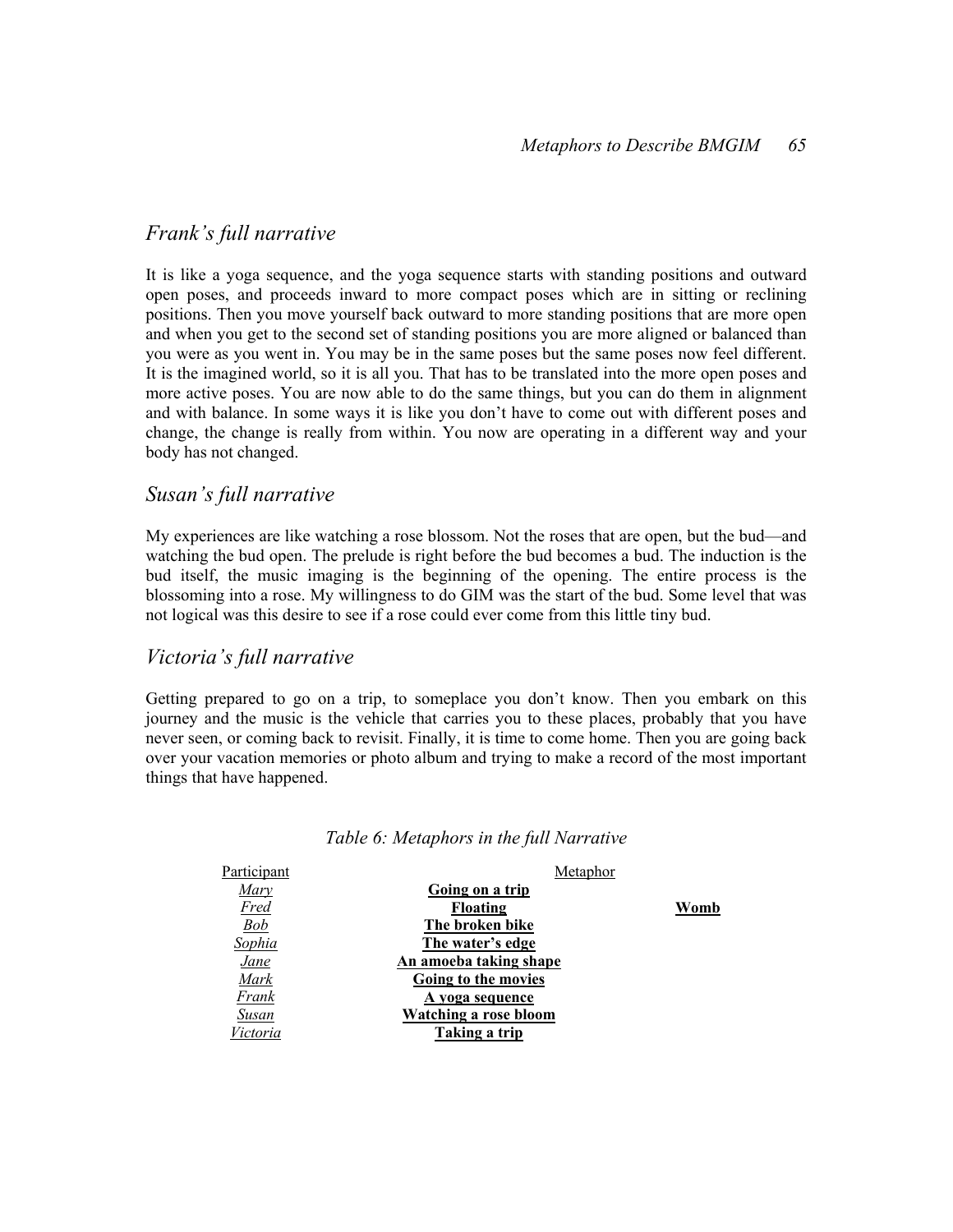When looking at the metaphors in the narrative of the entire session certain themes also emerge. The first theme is that the metaphors are *sequential*: there is a natural order in the metaphors used. When each participant described the entire session sequentially, several subthemes arose. First, there is a *singular focus*; that is, the participants identified and elaborated one metaphor for the entire session. Second, each component of the session fits *logically* within the narrative; that is, the sequence of the narrative is compatible with the sequence of the components. And third, participants used a similar metaphor in describing the components of the session. This theme and subsequent sub-themes are evident in the metaphors of going on a trip, the broken bike, the water's edge, an amoeba taking shape, going to the movies, a yoga sequence, watching a rose bloom, and taking a trip.

The second theme is that there is either active or passive *involvement* in the experience of the BMGIM session. When clients describe the entire session with an *active involvement*, the clients include themselves in the metaphor. This is evident in the metaphors of going on a trip, the broken bike, the water's edge, going to the movies, yoga sequence, and taking a trip. When clients describe the entire session with a passive involvement, they were waiting for the experience to happen or *watching* the experience. This is evident in the metaphors of floating/womb, an amoeba taking shape, and watching a rose bloom.

Altogether then, metaphors for the entire session can be placed in the following categories:

The metaphors are sequential Singular focus Logical narrative sequence Use similar metaphors as those used for session components Type of involvement in the experience Active Passive

## CONCLUSIONS AND RECOMMENDATIONS

First, metaphors can be used to assess the client's engagement in the process. Clients who had difficulty navigating the components gave metaphors that illuminated their specific difficulties, whereas clients who were able to navigate the components without difficulty gave metaphors that illuminated their ease and comfort. Thus, if therapists ask their clients to give metaphors for each component of the session, they will not only gain insight into whether they are experiencing difficulties, but also gain clues from the metaphors about how to assist clients in navigating comfortably through each component of the session.

 Second, BMGIM clients develop metaphors very easily and tend to become emotionally involved in elaborating on them. This confirms the link between metaphors and the BMGIM process. People who are attracted to BMGIM may be more metaphoric in general than those who are not. This research suggests that metaphors can be explored more consciously and more frequently in the BMGIM process.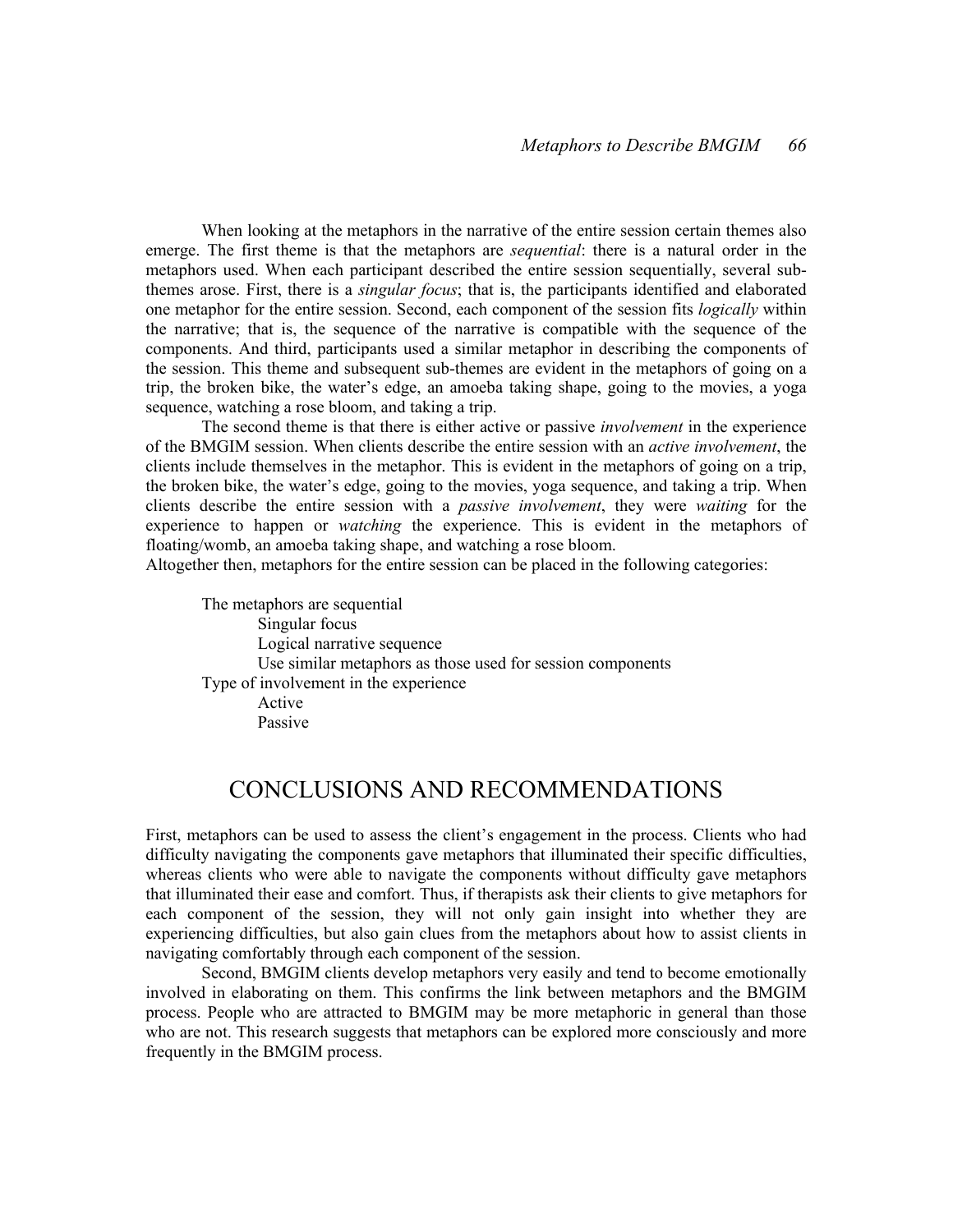Third, this study also confirms Bonde's theory (2000) that core metaphors form a complete narrative. More specifically, the findings of this study confirm that each session provides clients with metaphors that can be developed into a fuller narrative, and that each session itself may be a metaphor within a larger narrative of the client's life. Bonde (2000) notes that, "It is metaphoric language that makes the healing narrative possible" (p.64.)

Each participant had a unique narrative when describing the BMGIM session as a whole. Bunt (2000), suggests that clients seek out transformational processes when they come to BMGIM and that "these various changes often develop into a pattern unique to each person's journey through therapy" (p.44).

BMGIM is fertile ground for the use of metaphors. The purpose of this study was to examine how clients describe their experiences using metaphors. Because BMGIM practitioners and clients develop metaphors in their imagery experiences, and because, as illustrated in this study, clients can create metaphors of their experience of the components of a BMGIM session, more research should be done on the use of metaphors in BMGIM. In short, in the field of music therapy generally, and in BMGIM more specifically, we need to understand more about the ways in which we use metaphors to describe our experiences.

In this research I did not examine the metaphors BMGIM therapists use to describe their client's experiences. Future research could include interviewing both the client and therapist, separately, to ask the clients to describe their experience of BMGIM through metaphors and to ask therapists to use metaphors to describe their client's experiences. This would also be useful for understanding transference and countertransference in BMGIM. Bruscia (1995), in an article about the multiple dimensions of transference, mentions that "metaphors clarify and give meaning to one's inner realities," and they help the therapist to explore the relationships between them. Metaphors can be useful for the therapist in working with the transference relationships. This research would then lead BMGIM therapists to use a creative form of language, like metaphors, to understand the multiple dimensions of transference in BMGIM; a creative form of therapy.

## REFERENCES

- Abbott, E. (2005). Client experiences with the music in the Bonny Method of Guided Imagery and Music (BMGIM). Qualitative Inquiries in Music Therapy: A Monograph Series, 2, 36–61.
- Bonde, L.O. (2000). Metaphor and narrative in Guided Imagery and Music. Journal of the Association for Music and Imagery, 7, 59–76.
- Bonde, L.O. (2007). Music as metaphor and analogy. *Nordic Journal of Music Therapy*, 16(1), 60–80.
- Bruscia, K. (1998). An introduction to music psychotherapy. In K. Brusica (Ed.) The dynamics of music psychotherapy. Gilsum, NH: Barcelona Publishers.
- Bruscia, K. (1995). The many dimensions of transference. Journal of the Association for Music and Imagery, 4 (3-16).